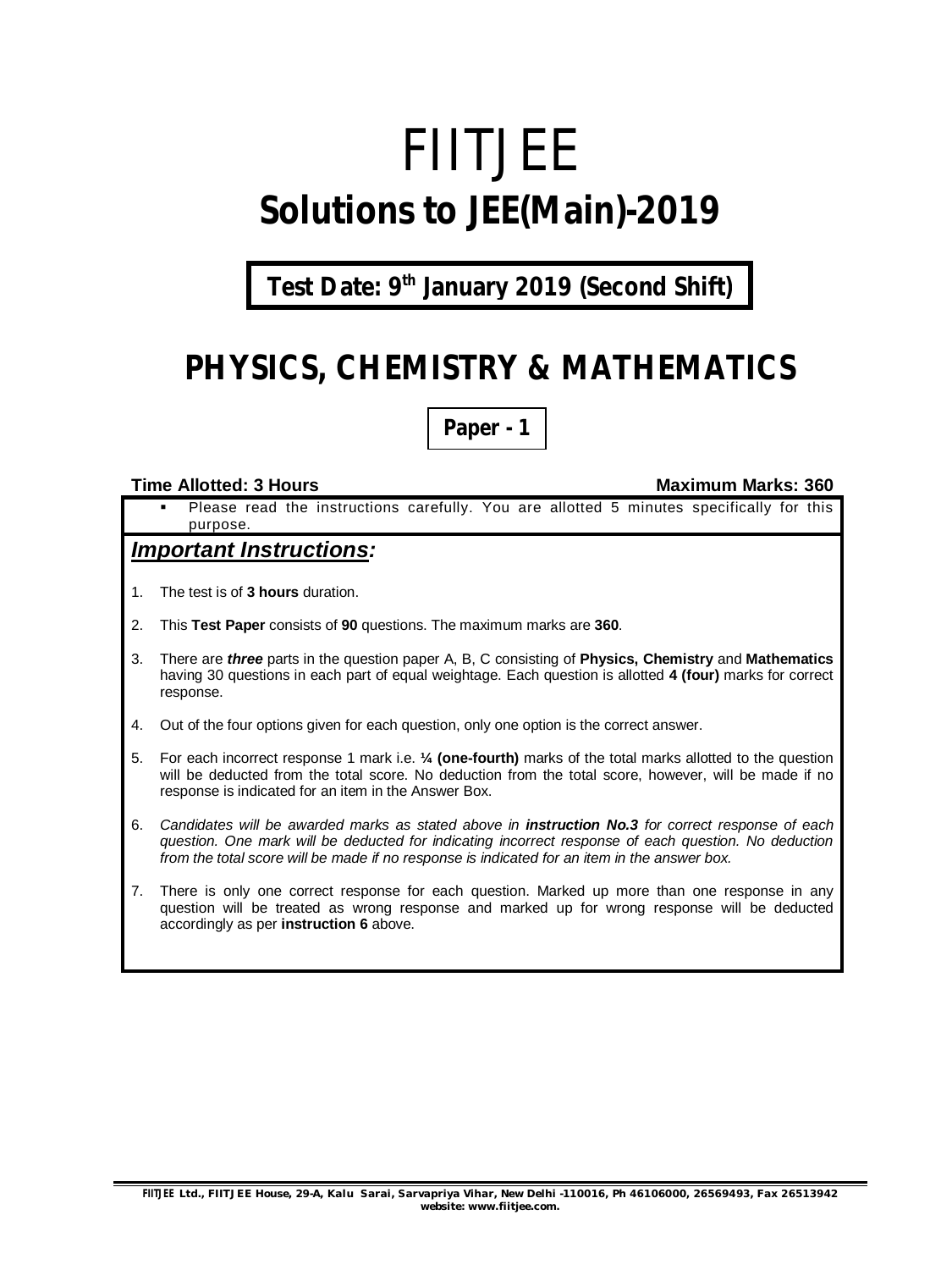# **PART –A (PHYSICS)**

1. At a given instant, say  $t = 0$ , two radioactive substances A and B have equal activates. The ratio  $\frac{P}{P}$ A R R of their activities. The ratio  $\frac{R}{R}$ A R R of their activates after time t itself decays with time t as  $e^{-3t}$ . If the half-life of A is  $ln 2$ , the half-life of B is:

(A) 
$$
4\ln 2
$$
  
\n(B)  $\frac{\ln 2}{2}$   
\n(C)  $\frac{\ln 2}{4}$   
\n(D)  $2\ln 2$ 

2. A power transmission line feeds input power at 2300 V to a step down transformer with its primary windings having 4000 turns. The output power is delivered at 230 V by the transformer. If the current in the primary of the transformer is 5A and its efficiency is 90%, the output current would be:

| (A) 50 A | (B) 45 A   |
|----------|------------|
| (C) 35 A | $(D)$ 25 A |

3. The energy associated with electric field is  $(U_{\rm E})$  and with magnetic field is  $(U_{\rm B})$  for an electromagnetic wave in free space. Then:

| (A) $U_E = \frac{U_B}{2}$ | (B) $U_E > U_B$ |
|---------------------------|-----------------|
| (C) $U_E < U_B$           | (D) $U_E = U_B$ |

- 4. A force acts on a 2 kg object so that its position is given as a function of time as  $x = 3t^2 +$ 5. What is the work done by this force in first 5 seconds? (A) 850 J (B) 950 J (C) 875 J (D) 900 J
- 5. A particle having the same charge as of electron moves in a circular path of radius 0.5 cm under the influence of a magnetic field of 0.5 T. If an electric field of 100 V/m makes it to move in a straight path, then the mass of the particle is (given charge of electron =  $1.6 \times 10^{-19}$  C)<br>(A)  $9.1 \times 10^{-31}$  kg (A)  $9.1 \times 10^{-31}$  kg (B)  $1.6 \times 10^{-27}$  kg
- 6. Two point charges  $q_1(\sqrt{10} \mu C)$  and  $q_2(-25 \mu C)$  are placed on the x-axis at x = 1 m and  $x = 4$  m respectively. The electric field (in  $V/m$ ) at a point  $y = 3$  m on y-axis is,

| $\left[\text{take } \frac{1}{4\pi\epsilon_0} = 9 \times 10^9 \text{Nm}^2\text{C}^{-2}\right]$ |                                            |
|-----------------------------------------------------------------------------------------------|--------------------------------------------|
| (A) $(63\hat{i} - 27\hat{i}) \times 10^2$                                                     | (B) $(-63\hat{i} + 27\hat{i}) \times 10^2$ |
| (C) $(81\hat{i} - 81\hat{i}) \times 10^2$                                                     | (D) $(-81\hat{i} + 81\hat{i}) \times 10^2$ |

(C)  $1.6 \times 10^{-19}$  kg (D)  $2.0 \times 10^{-24}$  kg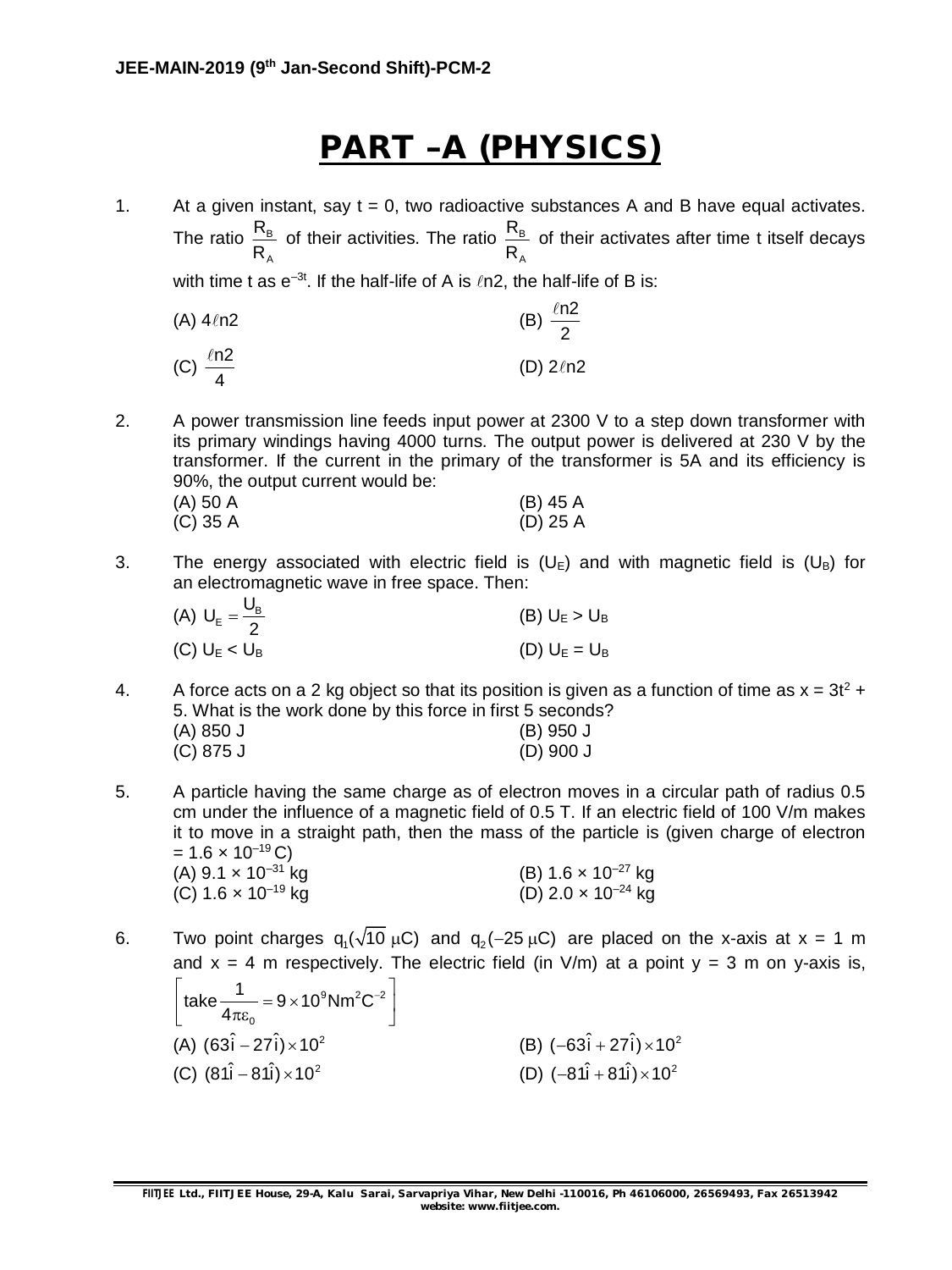7. Expression for time in terms of G (universal gravitational constant), h (Planck constant) and c (speed of light) is proportional to:



8. Ge and Si diodes start conducting at 0.3 V and 0.7 V respectively. In the following figure if Ge diode connection are reversed, the value of  $V<sub>o</sub>$ changes by: (assume that the Ge diode has large breakdown voltage) (A) 0.8 V (B) 0.6 V

> (C) 0.2 V (D) 0.4 V



- 9. The top of a water tank is open to air and its water level is maintained. It is giving out  $0.74$  m<sup>3</sup> water per minute through a circular opening of 2 cm radius in its wall. The depth of the centre of the opening from the level of water in the tank is close to: (A) 6.0 m (B) 4.8 m (C) 9.6 m (D) 2.9 m
- 10. The energy required to take a satellite to a height 'h' above Earth surface (radius of Earth =  $6.4 \times 10^3$  km) is E<sub>1</sub> and kinetic energy required for the satellite to be in a circular orbit at this height is  $E_2$ . The value of h for which  $E_1$  and  $E_2$  are equal is (A)  $1.6 \times 10^3$  km <br>
(C)  $6.4 \times 10^3$  km <br>
(D)  $1.28 \times 10^4$  kn (D) 1.28  $\times$  10<sup>4</sup> km
- 11. Two Carnot engines A and B are operated in series. The first one, A, receives heat at  $T_1$ (= 600 K) and rejects to a reservoir at temperature  $T_2$ . The second engine B receives heat rejected by the first engine and, in turns, rejects to a heat reservoir at  $T_3$  (=400 K). Calculate the temperature  $T_2$  if the work outputs of the two engines are equal: (A) 600 K (B) 400 K (C) 300 K (D) 500 K
- 12. A series AC circuit containing an inductor (20 mH), a capacitor (120  $\mu$ F) and a resistor (60  $\Omega$ ) is driven by an AC source of 24 V/50 Hz. The energy dissipated in the circuit in 60 s is: (A)  $5.65 \times 10^2$  J (B)  $2.26 \times 10^3$  J  $\overrightarrow{CD}$  5.17 x 10<sup>2</sup> J (D) 3.39 x 10<sup>3</sup> J
- 13. A particle is executing simple harmonic motion (SHM) of amplitude A, along the x-axis, about  $x = 0$ . When its potential energy (PE) equals kinetic energy (KE), the position of the particle will be

| (A) $\frac{A}{2}$        | (B) $\frac{A}{2\sqrt{2}}$ |  |
|--------------------------|---------------------------|--|
| (C) $\frac{A}{\sqrt{2}}$ | $(D)$ A                   |  |

**FIITJEE** *Ltd., FIITJEE House, 29-A, Kalu Sarai, Sarvapriya Vihar, New Delhi -110016, Ph 46106000, 26569493, Fax 26513942 website: [www.fiitjee.com.](http://www.fiitjee.com.)*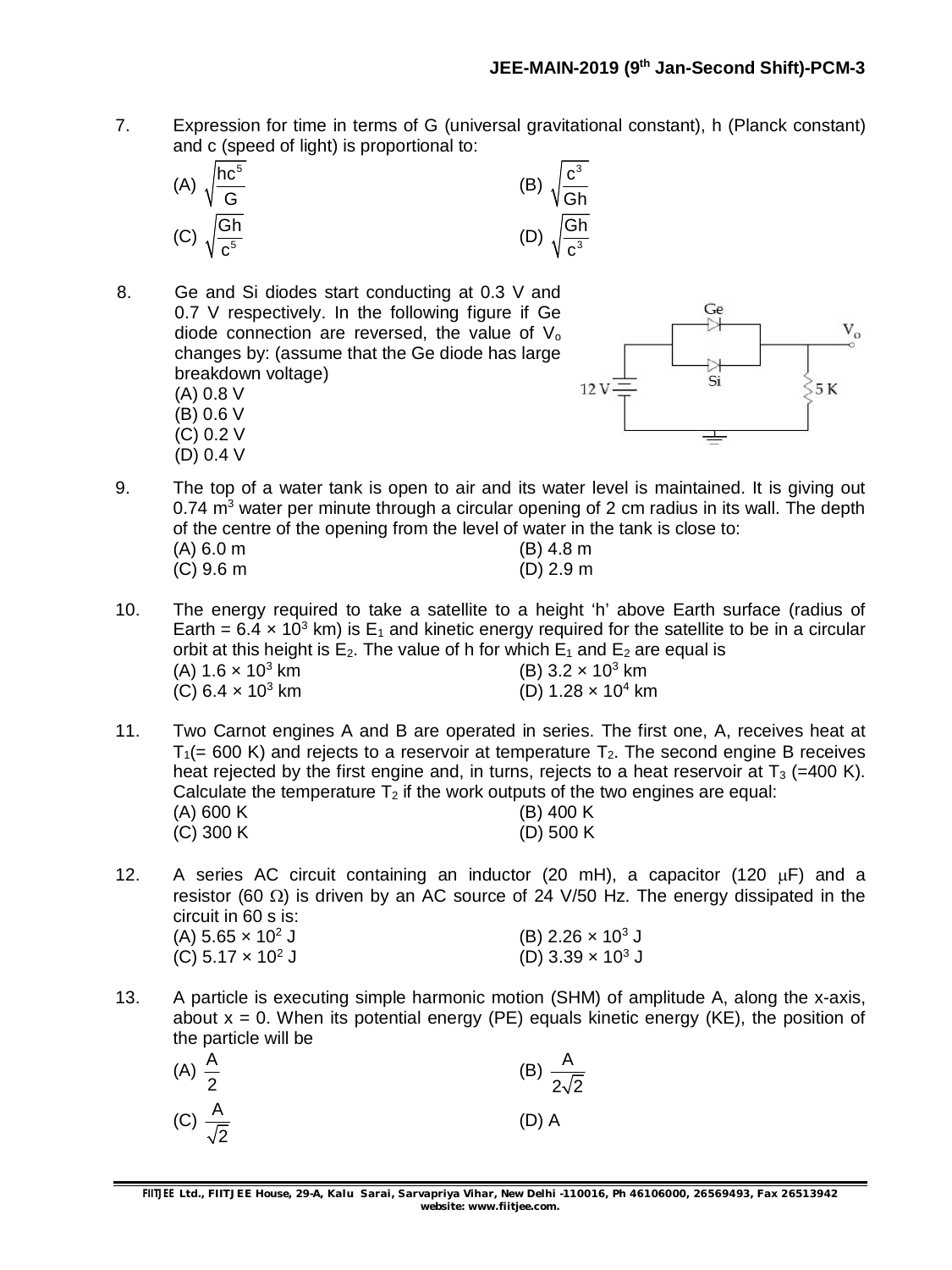14. A mass of 10 kg is suspended vertically by a rope from the roof. When a horizontal force is applied on the rope at some point, the rope deviated at an angle of  $45^\circ$  at the roof point. If the suspended mass is at equilibrium, the magnitude of the force applied is ( $q =$  $10 \text{ ms}^{-2}$ 

| (A) 200 N | (B) 140 N   |
|-----------|-------------|
| (C) 70 N  | $(D)$ 100 N |

15. A 15 g mass of nitrogen gas is enclosed in a vessel at a temperature 27°C. Amount of heat transferred to the gas, so that rms velocity of molecules is doubled, is about: [Take  $R = 8.3$  J/K mole]

| (A) 0.9 kJ | (B) 6 kJ  |
|------------|-----------|
| (C) 10 kJ  | (D) 14 kJ |

16. In a Young's double slit experiment, the slits are placed 0.320 mm apart. Light of wavelength  $\lambda = 500$  nm is incident on the slits. The total number of bright fringes that are observed in the angular range  $-30^{\circ} \le \theta \le 30^{\circ}$  is:

| (A) 640   | $(B)$ 320 |
|-----------|-----------|
| $(C)$ 321 | (D) 641   |

17. Two plane mirrors are inclined to each other such that a ray of light incident to the first mirror  $(M_1)$  and parallel to the second mirror  $(M_2)$  is finally reflected from the second mirror ( $M_2$ ) parallel to the first mirror ( $M_1$ ). The angle between the two mirrors will be:  $(A) 45^{\circ}$  (B) 60°

 $\sqrt{30}$ 

 $\sqrt{30}$ 2

- (C)  $75^{\circ}$  (D)  $90^{\circ}$
- 18. A rod of length 50 cm is pivoted at one end. It is raised such that if makes an angle of 30° fro the horizontal as shown and released from rest. Its angular speed when it passes through the horizontal (in rad  $s^{-1}$ ) will be (g =  $10 \text{ ms}^{-2}$ ).

(A) 
$$
\sqrt{\frac{30}{2}}
$$
 (B)  
\n(C)  $\sqrt{\frac{20}{2}}$  (D)



19. A carbon resistance has a following colour code. What is the value of the resistance?



- (A) 530 k $\Omega \pm 5\%$  (B) 5.3 M $\Omega \pm 5\%$ (C) 6.4 M $\Omega$  ± 5% (D) 64 k $\Omega$  ± 10%
- 20. One of the two identical conducing wires of length L is bent in the form of a circular loop and the other one into a circular coil of N identical turns. If the same current is passed in both, the ratio of the magnetic field at the central of the loop  $(B<sub>L</sub>)$  to that at the centre of

the coil (B<sub>c</sub>), i.e. 
$$
\frac{B_L}{B_C}
$$
 will be  
\n(A) N\n(B)  $\frac{1}{N}$   
\n(C) N<sup>2</sup>\n(D)  $\frac{1}{N^2}$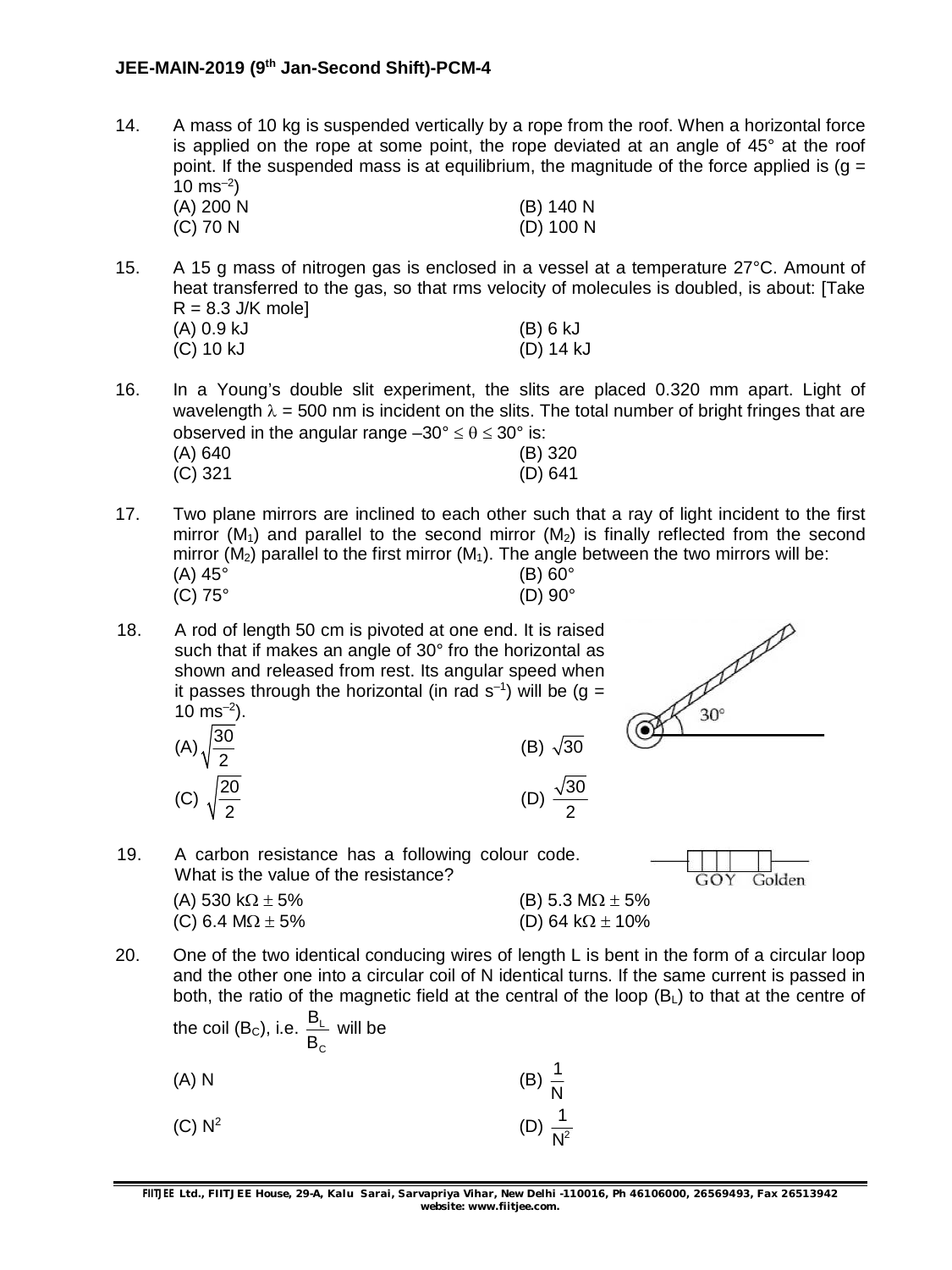21. A rod of mass 'M' and length '2L' is suspended at its middle by a wire. It exhibits torsional oscillations; If two masses each of 'm' are attached at distance 'L/2' from its centre on both sides, it reduces the oscillation frequency by 20%. The value of ratio m/M is close to:<br> $(A)$   $0.77$ 

(A) 0.77 (B) 0.57 (C) 0.37 (D) 0.17

22. Charge is distributed within a sphere of radius R with a volume charge density 2r/a 2  $(r) = \frac{A}{2} e^{-2r/a},$ r  $p(r) = \frac{R}{r^2} e^{-2r/a}$ , where A and a are constants. If Q is the total charge of this charge distribution, the radius R is:

(A) 
$$
a \log \left(1 - \frac{Q}{2\pi aA}\right)
$$
  
\n(B)  $\frac{a}{2} \log \left(\frac{1}{1 - \frac{Q}{2\pi aA}}\right)$   
\n(C)  $\frac{a}{2} \log \left(\frac{1}{1 - \frac{Q}{2\pi aA}}\right)$   
\n(D)  $\frac{a}{2} \log \left(1 - \frac{1}{2\pi aA}\right)$ 

23. A parallel palate capacitor with square plates is filled with four dielectrics of dielectric constants  $K_1$ ,  $K_2$ ,  $K_3$ ,  $K_4$  arranged as shown in the figure. The effective dielectric constant K will be:

$$
\begin{array}{c|c|c}\n & K_1 & K_2 & L/2 \\
\hline\n & K_3 & K_4 & L/2 \\
\hline\n & \downarrow d/2 & \downarrow d/2\n\end{array}
$$

(A)  $K = \frac{(N_1 + N_3) (N_2 + N_4)}{(N_1 + N_3) (N_2 + N_4)}$  $1 + 2 + 3 + 3$  $K = \frac{(K_1 + K_3)(K_2 + K_4)}{K_1 + K_2}$  $K_1 + K_2 + K_3 + K$  $=\frac{(K_1+K_3)(K_2+K_3)}{(K_1+K_2+K_3)}$  $+K_{2}+K_{3}+K_{3}$ (C)  $K = \frac{(N_1 + N_2) (N_3 + N_4)}{(N_1 + N_2) (N_3 + N_4)}$  $1 + 2 + 3 + 3$  $K = \frac{(K_1 + K_2)(K_3 + K_4)}{K_1 + K_2}$  $K_1 + K_2 + K_3 + K$  $=\frac{(K_1+K_2)(K_3+K_3)}{(K_1+K_2)(K_3+K_3)}$  $+K_{2}+K_{3}+K_{3}$ 

(B) 
$$
K = \frac{(K_1 + K_2) (K_3 + K_4)}{2(K_1 + K_2 + K_3 + K_4)}
$$
  
(D) 
$$
K = \frac{(K_1 + K_4) (K_2 + K_3)}{2(K_1 + K_2 + K_3 + K_4)}
$$

24. The pitch and the number of divisions, on the circular scale, for a given screw gauge are 0.5 mm and 100 respectively. When the screw gauge is fully tightened without any object, the zero of its circular scale lies 3 divisions below the mean line. The readings of the main scale and the circular scale for a thin sheet, are 5.5 mm and 48 respectively, the thickness of this sheet is

| (A) 5.755 mm | (B) 5.950 mm   |
|--------------|----------------|
| (C) 5.725 mm | $(D)$ 5.740 mm |

25. A musician using an open flute of length 50 cm produces second harmonic sound waves.

A person runs towards the musician from another end of a hall at a speed of 10 km/h. If the wave speed is 330 m/s, the frequency heard by the running person shall be close to: (A) 666 Hz (B) 753 Hz

(C) 500 Hz (D) 333 Hz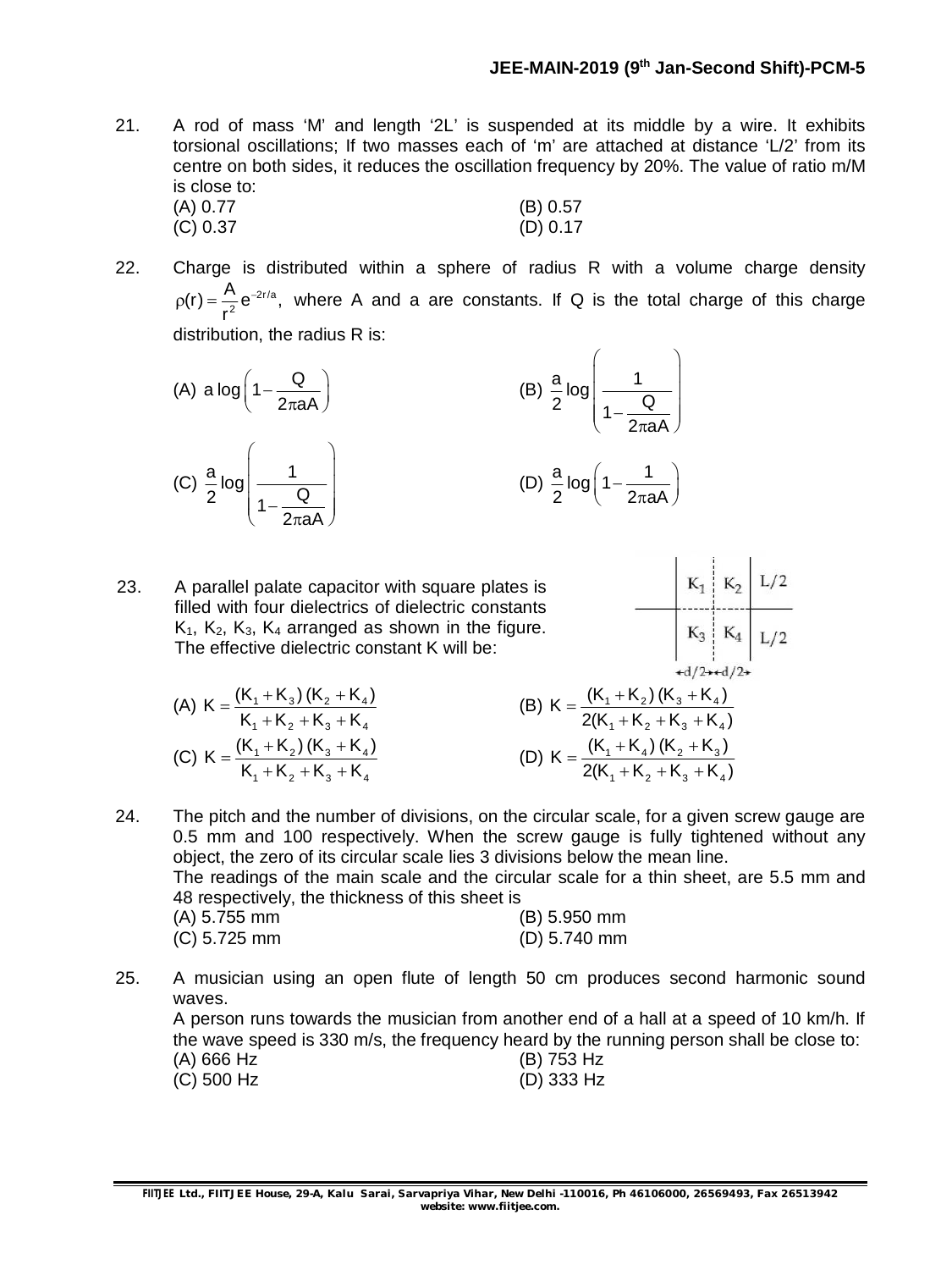26. In a car race on straight road, car A takes a time 't' less than car B at the finish and passes finishing point with a speed 'v' more than that of car B. Both the cars start from rest and travel with constant acceleration  $a_1$  and  $a_2$  respectively. Then 'v' is equal to

(A) 
$$
\frac{2a_1a_1}{a_1 + a_2}t
$$
  
\n(B)  $\sqrt{2a_1a_2}t$   
\n(C)  $\sqrt{a_1a_2}t$   
\n(D)  $\frac{a_1 + a_2}{2}t$ 

27. The magnetic field associated with a light wave is given, at the origin, by

 $B = B_0$  [sin(3.14  $\times$  10<sup>7</sup>)ct + sin(6.28  $\times$  10<sup>7</sup>)ct]

If this light falls on a silver plate having a work function of 4.7 eV, what will be the maximum kinetic energy of the photo electrons?

|             | . |             |
|-------------|---|-------------|
| (A) 6.82 eV |   | (B) 12.5 eV |
| (C) 8.52 eV |   | (D) 7.72 eV |

28. In the given circuit the internal resistance of the 18 V cell is negligible. If R<sub>1</sub> = 400  $\Omega$ , R<sub>3</sub> = 100  $\Omega$  and R<sub>4</sub> = 500  $\Omega$  and the reading of an ideal voltmeter across R<sub>4</sub> is 5 V, then the value of  $R_2$  will be (A) 300  $\Omega$  (B) 450  $\Omega$ (C) 550  $\Omega$  (D) 230  $\Omega$ 



- 29. In a communication system operating at wavelength 800 nm, only one percent of source frequency is available as signal bandwidth. The number of channels accommodated for transmitting TV signals of band width 6 MHz are (Take velocity of light  $c = 3 \times 10^8$  m/s,  $h = 6.6 \times 10^{-34}$  J-s)  $(A)$  3.75  $\times$  10<sup>6</sup> (B)  $3.86 \times 10^6$ (C)  $6.25 \times 10^5$  $(D)$  4.87  $\times$  10<sup>5</sup>
- 30. The position co-ordinates of a particle moving in a 3-D coordinates system is given by

 $x = a \cos \omega t$  $y = a \sin \omega t$ and  $z = a<sub>0</sub>t$ The speed of the particle is: (A)  $\sqrt{2}$  a (B) a (B) a (B) a (B) (C)  $\sqrt{3}$  a  $\omega$  (D) 2a  $\omega$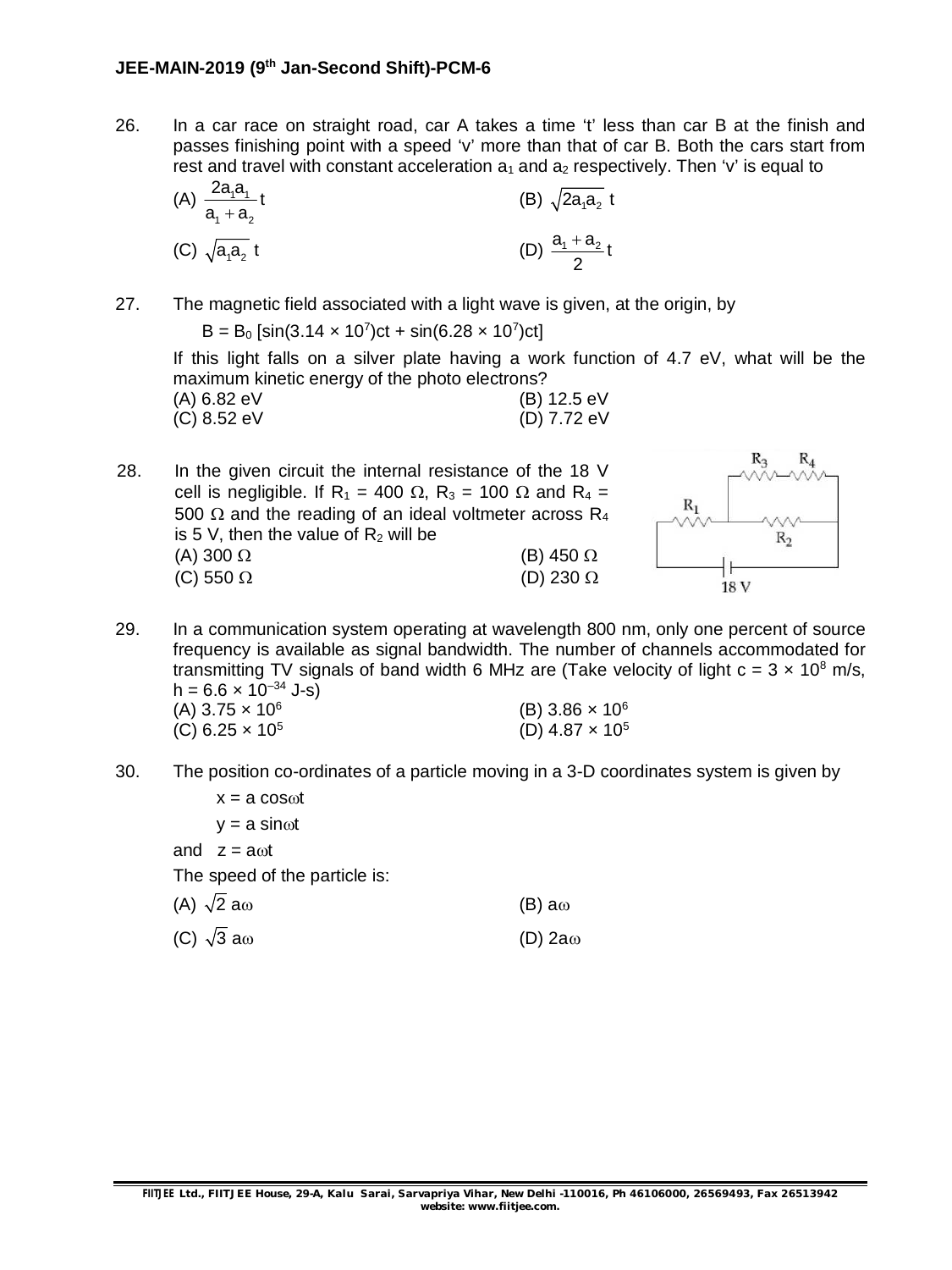# **PART –B (CHEMISTRY)**

- 31. The entropy change associated with the conversion of 1 kg of ice at 273 K to water vapours at 383 K is: (Specific heat of water liquid and water vapours are 4.2 kJ  $K^{-1}$  kg<sup>-1</sup> and 2.0 kJ K<sup>-1</sup> kg<sup>-1</sup>, heat of liquid fusion and vapourisation of water are 334 kJ kg<sup>-1</sup> and 2491 kJ kg–1 , respectively) (log 273 = 2.436, log 373 = 2.572, log 383 = 2.583)  $(A)$  7.90 kJ K<sup>-1</sup> kg<sup>-1</sup>  $(B)$  2.64 kJ K<sup>-1</sup> kg<sup>-1</sup>  $(C)$  8.49 kJ K<sup>-1</sup> kg<sup>-1</sup> (D) 9.26 kJ K–1 kg–1
- 32. For the following reaction the mass of water produced from 445 g of  $C_{57}H_{110}O_6$  is  $2C_{57}H_{110}O_6(s) + 163O_2(g) \longrightarrow 114CO_2(g) + 110H_2O(l)$ (A) 490 g (B) 445 g (C) 495 g (D) 890 g
- 33. The major product formed in the following reaction is:



- 34. Which of the following conditions in drinking water causes methemoglobinemia?  $(A)$  > 50 ppm of lead  $(B)$  > 50 ppm of chloride  $(C)$  > 50 ppm of nitrate  $(D)$  > 100 ppm of sulphate
- 35. The major product of the following reaction is:



**FIITJEE** *Ltd., FIITJEE House, 29-A, Kalu Sarai, Sarvapriya Vihar, New Delhi -110016, Ph 46106000, 26569493, Fax 26513942 website: [www.fiitjee.com.](http://www.fiitjee.com.)*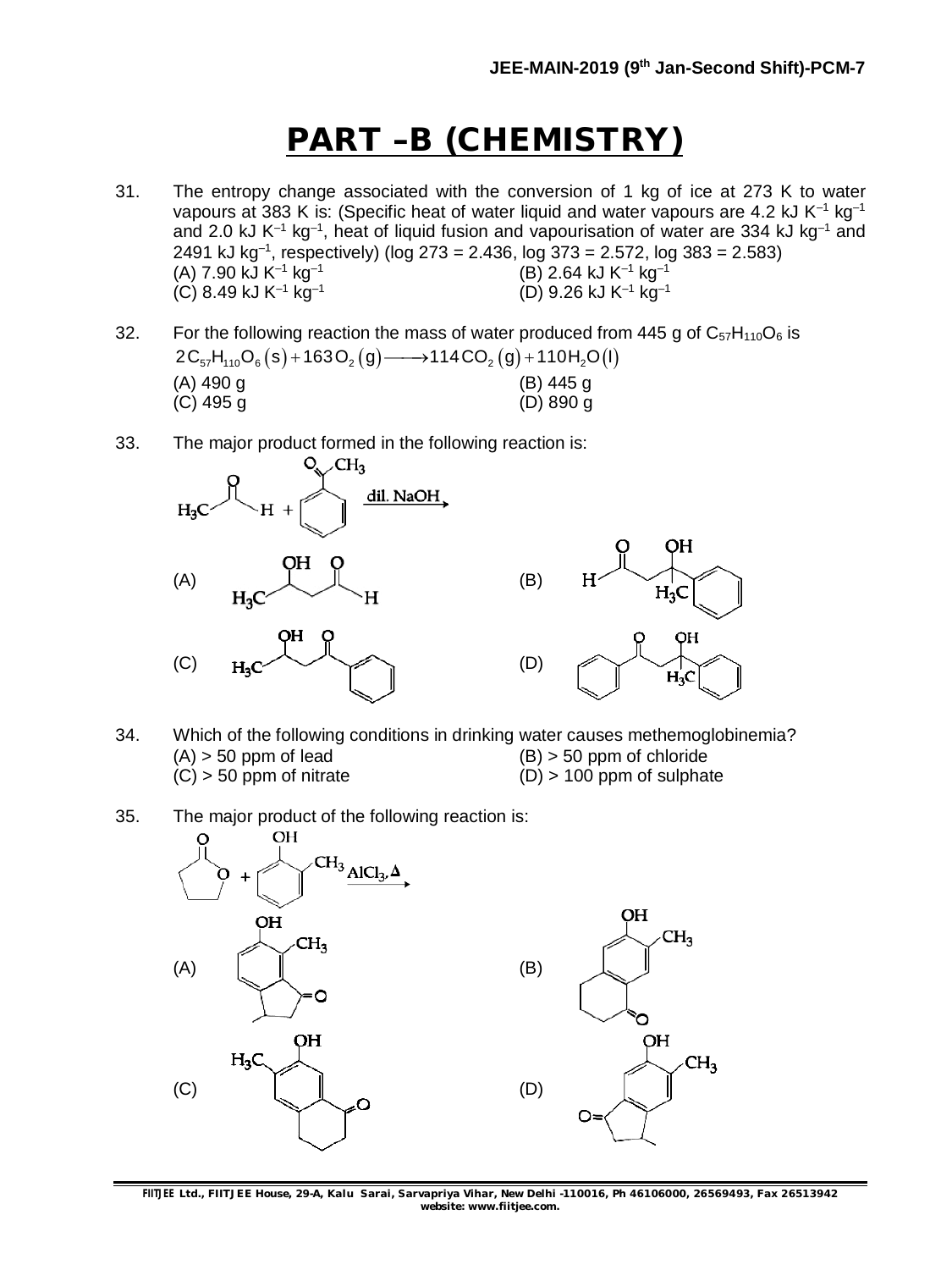#### **JEE-MAIN-2019 (9th Jan-Second Shift)-PCM-8**

36. The major product obtained in the following reaction is:





 $CH<sub>3</sub>$ 

37. The major product of the following reaction is:



| (b) | Alumina                                                       | (a) | Adsorbent                                                     |
|-----|---------------------------------------------------------------|-----|---------------------------------------------------------------|
| (C) | Acetonitrile                                                  | (r) | Adsorbate                                                     |
|     | $(A)$ a $\rightarrow$ q, b $\rightarrow$ p, c $\rightarrow$ r |     | $(B)$ a $\rightarrow$ r, b $\rightarrow$ q, c $\rightarrow$ p |
|     | $(C)$ a $\rightarrow$ q, b $\rightarrow$ r, c $\rightarrow$ p |     | $(D)$ a $\rightarrow$ p, b $\rightarrow$ r, c $\rightarrow$ q |
|     |                                                               |     |                                                               |

- 39. The metal that forms nitride by reacting directly with  $N_2$  of air is (A) K (B) Li (C) Rb (D) Cs
- 40. For coagulation of arsenious sulphide sol, which one of the following salt solution will be most effective?

| $(A)$ BaCl <sub>2</sub> | $(B)$ AICI <sub>3</sub> |
|-------------------------|-------------------------|
| (C) NaCl                | (D) $Na_3PO_4$          |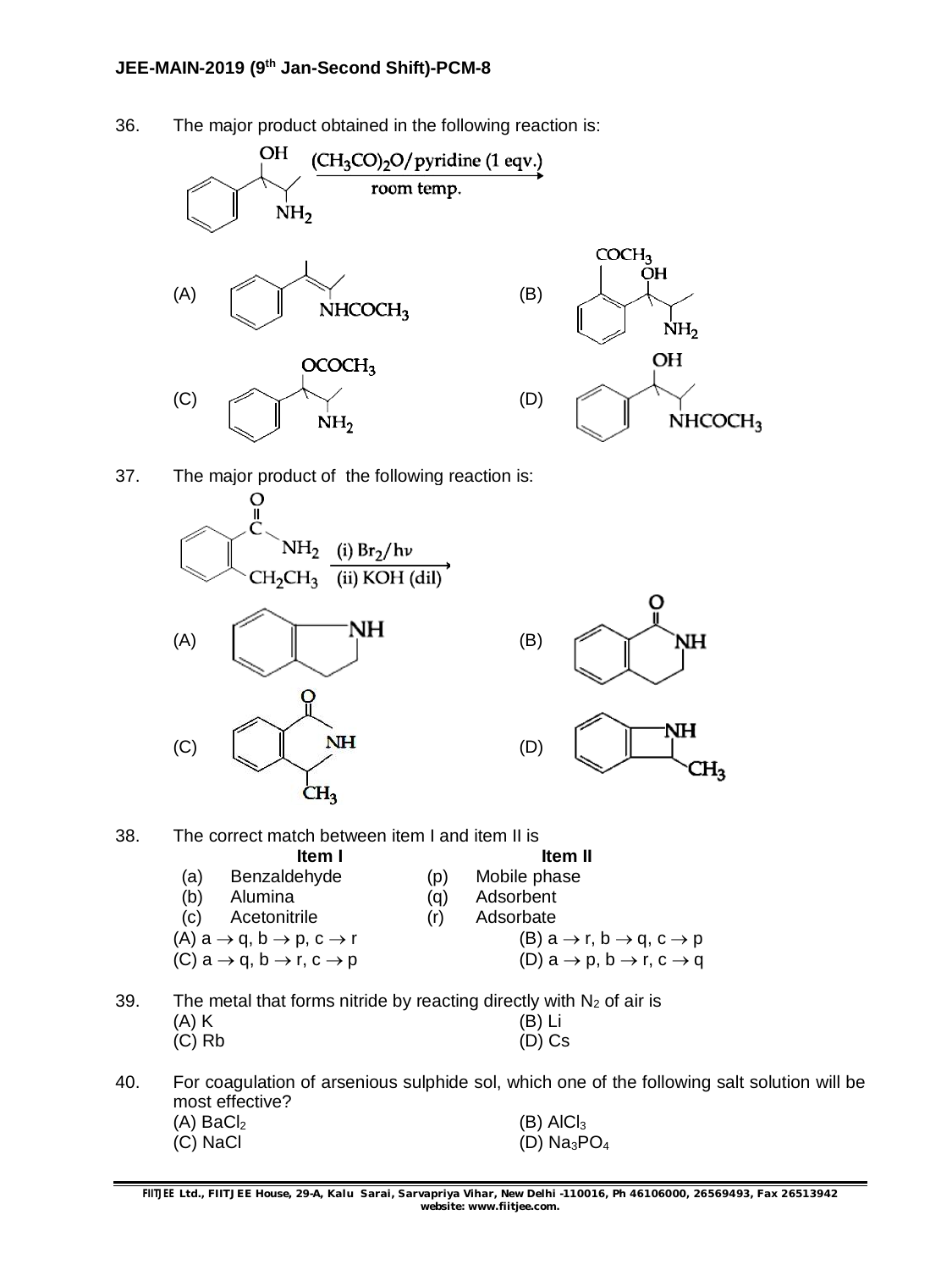| 41. | The complex that has highest crystal field splitting energy( $\Delta$ ) is |                                         |  |
|-----|----------------------------------------------------------------------------|-----------------------------------------|--|
|     | (A) $[Co(NH_3)_5(H_2O)]Cl_3$                                               | (B) K <sub>2</sub> [CoCl <sub>4</sub> ] |  |
|     | $(C)$ $[Co(NH3)5Cl]Cl2$                                                    | (D) $K_3$ [Co(CN) <sub>6</sub> ]        |  |
| 42. | The pH of rain water is approximately                                      |                                         |  |

| 42. | The pH of rain water is approximately |           |
|-----|---------------------------------------|-----------|
|     | (A) 5.6                               | $(B)$ 7.5 |
|     | (C) 7.0                               | (D) 6.5   |

- 43. Consider the following reversible chemical reactions:  $(g) + B_2(g) \xrightarrow{K_1} 2AB(g)$  .......(1)  $(g) \xleftarrow{K_2} 3A_2(g) + 3B_2(g)$  .......(2)  $A_2(g) + B_2(g) \xrightarrow{K_1} 2AB(g)$  .......(1) 6 AB $\left($ g $\right)\rightleftharpoons$   $\stackrel{\rm K_{2}}{\xrightarrow{2}}$ 3 A $_{2}$  $\left($ g $\right)+$  3B $_{2}$  $\left($ g $\right)$  ....... $\left($ 2 $\right)$ The relation between  $K_1$  and  $K_2$  is (A)  $K_1K_2 = \frac{1}{2}$ 3 (B)  $K_2 = K_1^3$ (C)  $K_2 = K_1^{-3}$ (D)  $K_1K_2 = 3$
- 44. The correct sequence of amino acids present in the tripeptide given below is



45. For the reaction,  $2A + B \longrightarrow$  products, when the concentrations of A and B both were doubled, the rate of the reaction increased from 0.3 mol  $L^{-1}$  s<sup>-1</sup> to 2.4 mol  $L^{-1}$  s<sup>-1</sup>. When the concentration of A alone is doubled, the rate increased from 0.3 mol  $L^{-1}$  s<sup>-1</sup> to 0.6 mol  $L^{-1}$  s<sup>-1</sup>.

Which one of the following statements is correct?

(A) Total order of the reaction is 4

- (B) Order of the reaction with respect to B is 2
- (C) Order of the reaction with respect to B is 1
- (D) Order of the reaction with respect to A is 2
- 46. The products formed in the reaction of cumene with  $O<sub>2</sub>$  followed by treatment with dil. HCl are:



**FIITJEE** *Ltd., FIITJEE House, 29-A, Kalu Sarai, Sarvapriya Vihar, New Delhi -110016, Ph 46106000, 26569493, Fax 26513942 website: [www.fiitjee.com.](http://www.fiitjee.com.)*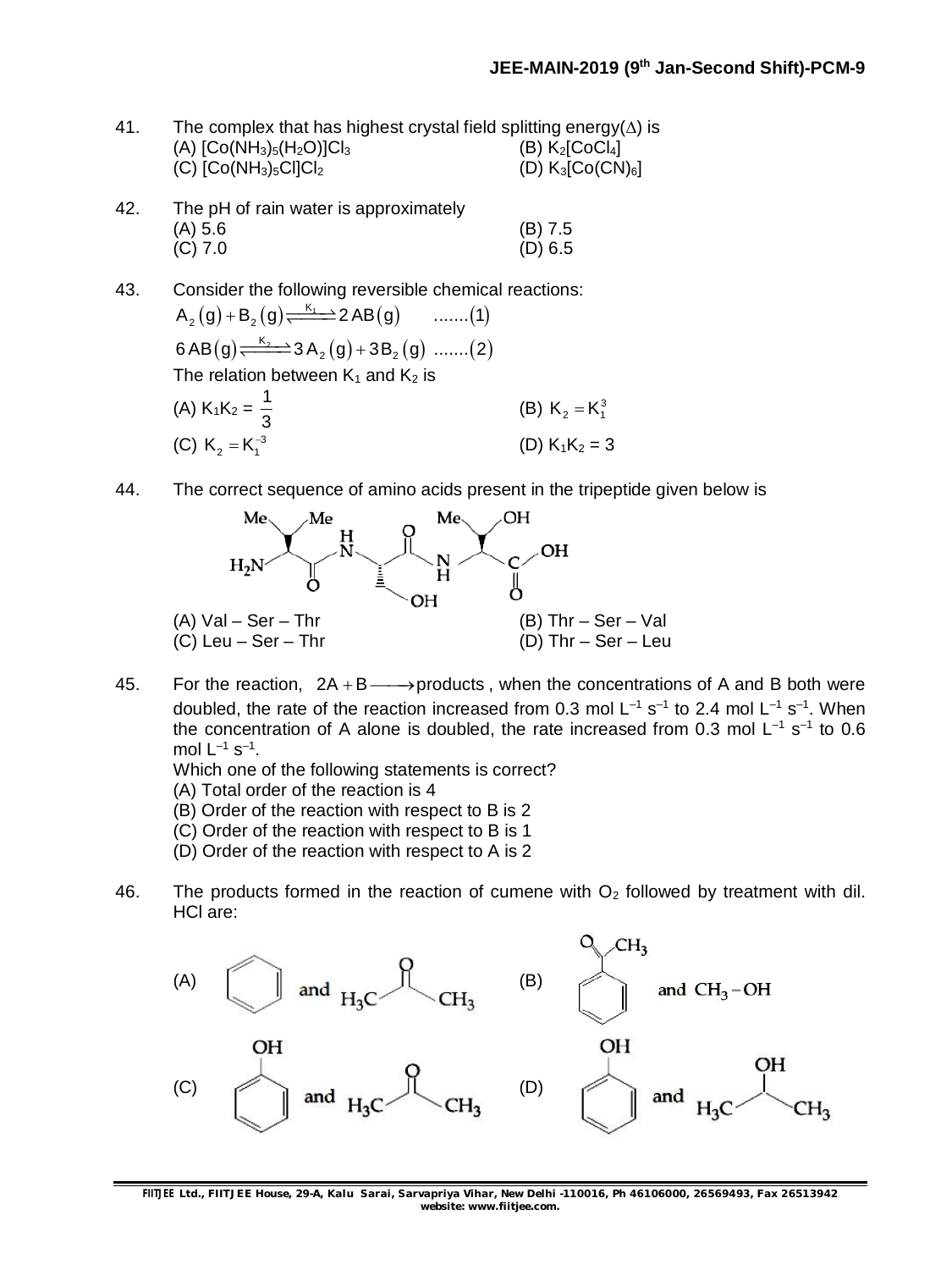47. The tests performed on compound X and their inferences are:

**Test Interference**<br> **2.4-DNP test Colorued precipita** (a) 2, 4-DNP test Colorued precipitate (b) Iodoform test Yellow precipitate (c) Azo-dye test No dye formation Compound 'X' is NH,



48. If the standard electrode potential for a cell is 2 V at 300 K, the equilibrium constant (K) for the reaction

 $Zn(s) + Cu^{2+}(aq) \rightleftharpoons Zn^{2+}(aq) + Cu(s)$ At 300 K is approximately  $(R = 8 \text{ JK}^{-1} \text{ mol}^{-1}, F = 96000 \text{ C mol}^{-1})$ (A)  $e^{-80}$  (B)  $e^{-160}$ <br>(C)  $e^{320}$  (D)  $e^{160}$  $(C) e^{320}$ 

- 49. The temporary hardness of water is due to  $(A)$  Na<sub>2</sub>SO<sub>4</sub> (B) NaCl  $(C)$  Ca(HCO<sub>3</sub>)<sub>2</sub> (D) CaCl<sub>2</sub>
- 50. In which of the following processes, the bond order has increased and paramagnetic character has changed to diamagnetic?

| $(A) NO \longrightarrow NO^+$   | (B) $N_2 \longrightarrow N_2^+$    |  |
|---------------------------------|------------------------------------|--|
| (C) $O_2 \longrightarrow O_2^+$ | (D) $O_2 \longrightarrow O_2^{2-}$ |  |

- 51. Which of the following combination of statements is true regarding the interpretation of the atomic orbitals?
	- (1) An electron in an orbital of high angular momentum stays away from the nucleus than an electron in the orbital of lower angular momentum.
	- (2) For a given value of the principal quantum number, the size of the orbit is inversely proportional to the azimuthal quantum number
	- (3) According to wave mechanics, the ground state angular momentum is equal to <sup>h</sup>  $2\pi$
	- (4) The plot of  $\psi$  Vs r for various azimuthal quantum numbers, shows peak shifting towards higher r value
	- $(A)$  (1), (4) (B) (1), (2)  $(C)$  (1), (3) (D) (2), (3)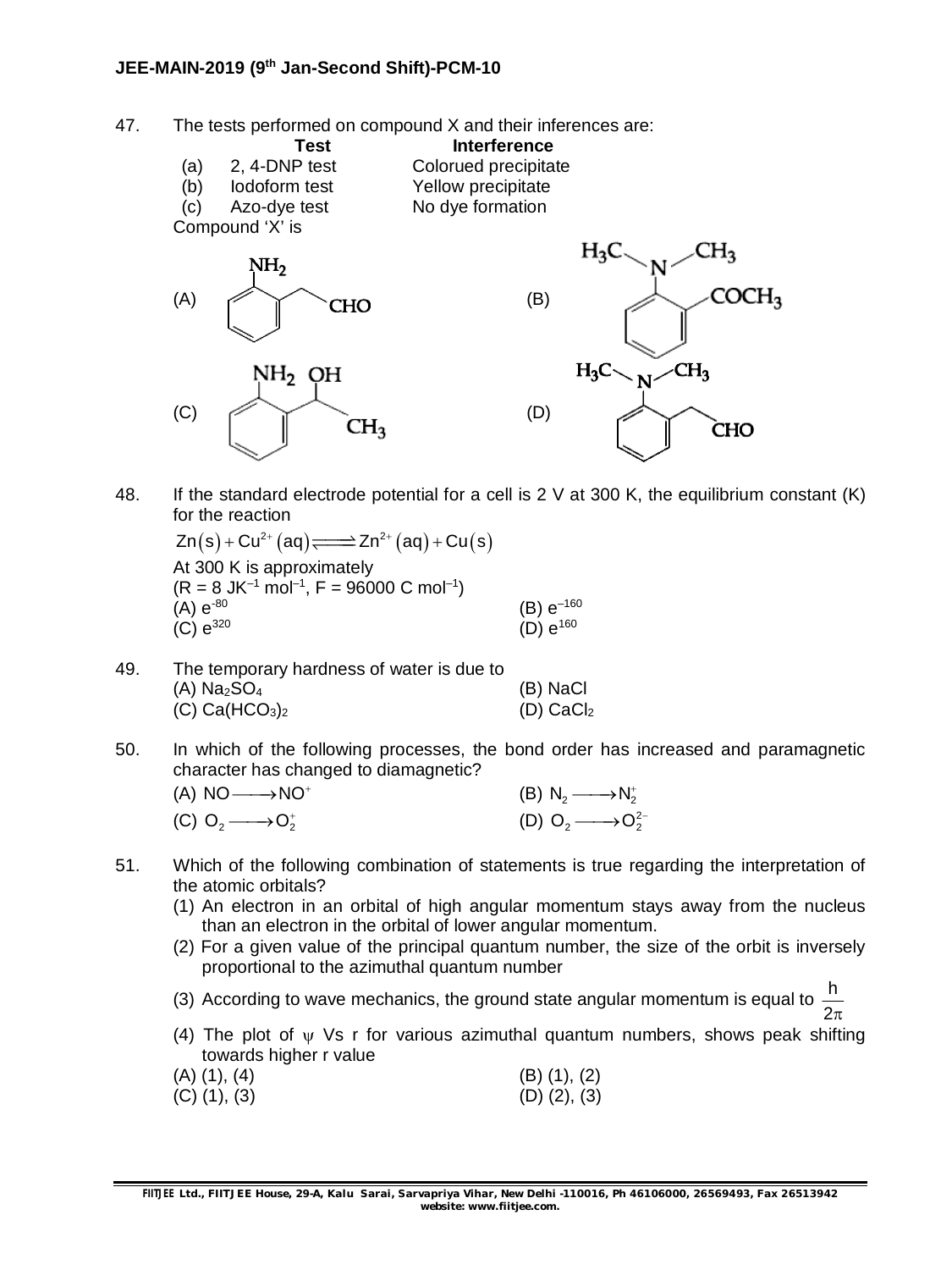52. Which of the following compounds is not aromatic?



- 53. Good reducing nature of  $H_3PO_2$  is attributed to the presence of (A) Two  $P - OH$  bonds (B) One  $P - H$  bond (C) Two  $P - H$  bonds (D) One  $P - OH$  bond
- 54. The correct statement regarding the given Ellingham diagram is



(A) At 1400 $^{\circ}$ C, Al can be used for the extraction of Zn from ZnO

- $(B)$  At 500 $\degree$ C, coke can be used for the extraction of Zn from ZnO
- (C) Coke cannot be used for the extraction of Cu from  $Cu<sub>2</sub>O$
- (D) At 800°C Cu can be used for the extraction of Zn from ZnO
- 55. The transition element that has lowest enthalpy of atomisation is (A) Fe (B) Cu  $(D)$  Zn
- 56. The increasing basicity order of the following compounds is

| (1) | $CH3CH2NH2$                                                                                            | (2) | CH <sub>2</sub> CH <sub>3</sub><br>CH <sub>2</sub> CH <sub>2</sub> NH                     |
|-----|--------------------------------------------------------------------------------------------------------|-----|-------------------------------------------------------------------------------------------|
| (3) | CH <sub>3</sub><br>$H_3C-N-CH_3$<br>$(A)$ $(4)$ < $(3)$ < $(2)$ < $(1)$<br>$(C)$ (1) < (2) < (3) < (4) | (4) | CH <sub>3</sub><br>$Ph-N-H$<br>(B) $(4) < (3) < (1) < (2)$<br>(D) $(1) < (2) < (4) < (3)$ |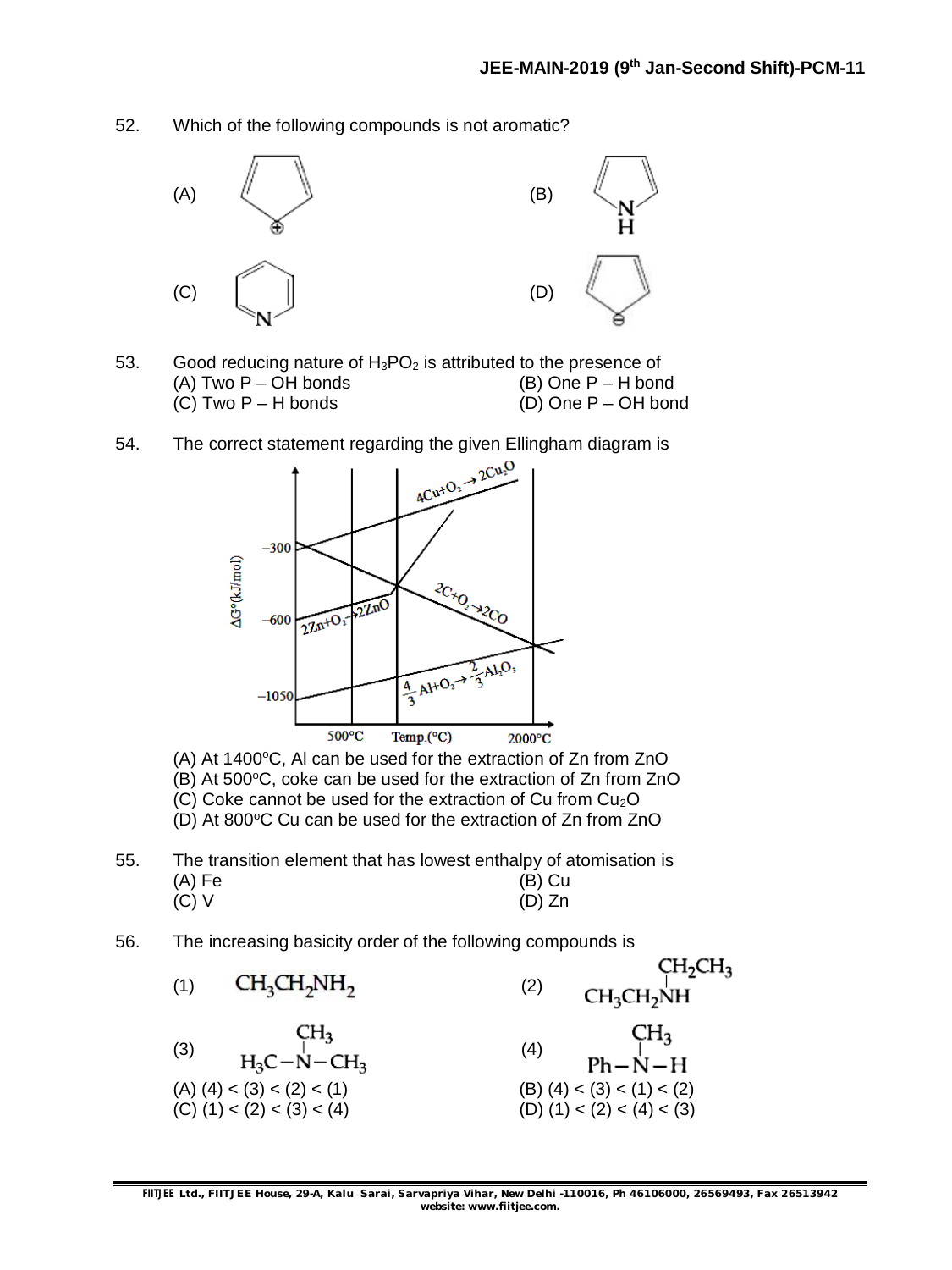#### **JEE-MAIN-2019 (9th Jan-Second Shift)-PCM-12**

- 57. When the first electron gain enthalpy  $(\Delta_{eg}H)$  of oxygen is -141 kJ/mol, its second electron gain enthalpy is
	- $(A)$  a more negative value than the first  $(B)$  almost the same as that of the first
	- (C) negative, but less negative than the first (D) a positive value

58. At 100°C, copper(Cu) has FCC unit cell structure with cell edge length x  $\stackrel{\circ}{\mathsf{A}}$  . What is the approximate density of Cu(in g cm $^{-3}$ ) at this temperature? [Atomic mass of  $Cu = 63.55$  u]

| (A) $\frac{205}{x^3}$ | (B) $\frac{105}{x^3}$ |
|-----------------------|-----------------------|
| (C) $\frac{211}{x^3}$ | (D) $\frac{422}{x^3}$ |

59. A solution containing 62 g ethylene glycol in 250 g water is cooled to -10°C. If  $K_f$  for water is 1.86 K kg mol<sup>-1</sup>, the amount of water(in g) separated as ice is (A) 48 (B) 32 (C) 64 (D) 16

60. Homoleptic octahedral complexes of a metal ion ' $M^{3+}$ ' with three monodentate ligands  $L_1$ ,  $L_2$  and  $L_3$  absorb wavelengths in the region of green, blue and red respectively. The increasing order of the ligand strength is

| (A) $L_3 < L_1 < L_2$ | (B) $L_3 < L_2 < L_1$ |
|-----------------------|-----------------------|
| (C) $L_1 < L_2 < L_3$ | (D) $L_2 < L_1 < L_3$ |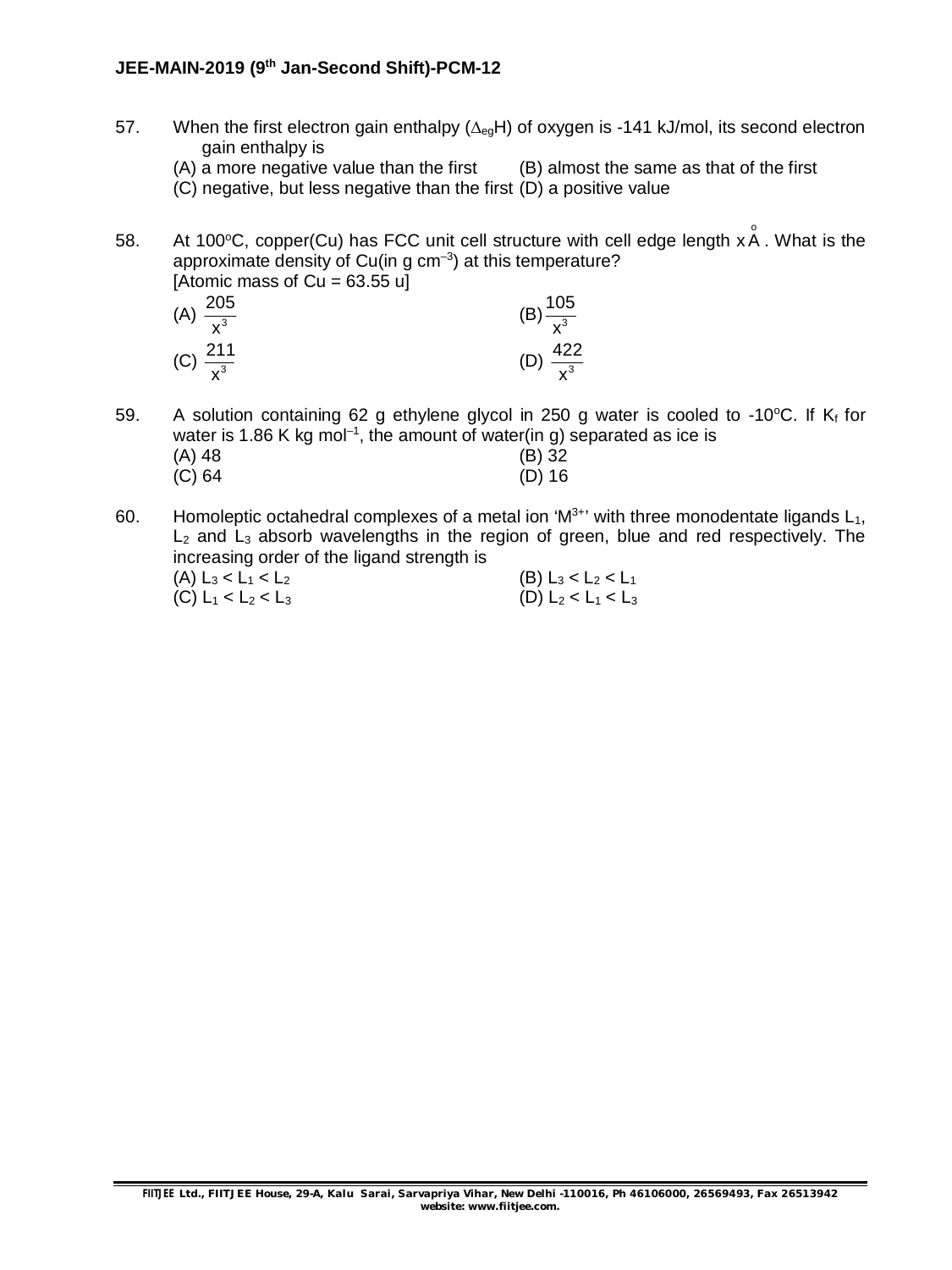# **PART–C (MATHEMATICS)**

61. The sum of the following series  $9(1^2+2^2+3^2)$   $12(1^2+2^2+3^2+4^2)$   $15(1^2+2^2+...+5^2)$  $1+6+\frac{1}{7}+\frac{1}{7}+\frac{1}{7}+\frac{1}{7}+\frac{1}{7}+\ldots$ 7 9 11  $+2^{2}+3^{2}$  12(1<sup>2</sup> + 2<sup>2</sup> + 3<sup>2</sup> + 4<sup>2</sup>) 15(1<sup>2</sup> + 2<sup>2</sup> + ... + 5  $+6+\frac{1}{7}+\frac{1}{7}+\frac{1}{7}+\frac{1}{7}+\frac{1}{7}+\ldots$  up to 15 terms, is: (A) 7820 (B) 7830 (C) 7520 (D) 7510 62. For each  $x \in R$ , let  $\lceil x \rceil$  be the greatest integer less than or equal to x. Then  $(\lfloor x \rfloor + \lfloor x \rfloor)$ sin $\lfloor x \rfloor$  $x\rightarrow 0$  $x([x]+|x|)$ sin $\lceil x \rceil$ lim x  $\ddot{}$ is equal to  $(A) - \sin 1$  (B) 0 (C) 1 (D) sin 1 63. Let  $f:[0,1] \to \mathbb{R}$  be such that  $f(xy) = f(x) f(y)$  for all  $x, y \in [0,1]$ , and  $f(0) \ne 0$ . If  $y = y(x)$  satisfies the differential equation,  $\frac{dy}{dx} = f(x)$  $\frac{dy}{dx}$  = f(x) with y(0) = 1, then y $\left(\frac{1}{4}\right)$  + y $\left(\frac{3}{4}\right)$ 4)  $(4)$  $\left(\frac{1}{4}\right) + y \left(\frac{3}{4}\right)$  is equal to  $(A)$  4 (B) 3  $(C) 5$  (D) 2 64. If  $x = \sin^{-1}(\sin 10)$  and  $y = \cos^{-1}(\cos 10)$ , then  $y - x$  is equal to: (A)  $\pi$  (B)  $7\pi$ (C) 0 (D) 10 65. If  $0 \le x < \frac{\pi}{2}$ , if 2  $t \leq x < \frac{\pi}{6}$ , then the number of values of x for which sin x – sin 2x + sin 3x = 0, is  $(A) 2$  (B) 1  $(C)$  3 (D) 4 66. Let z<sub>0</sub> be a root of the quadratic equation,  $x^2 + x + 1 = 0$ . If  $z = 3 + 6iz_0^{81} - 3iz_0^{93}$ , then argz is equal to (A) 4  $\pi$ (B) 3  $\pi$  $(C) 0$  (D) 6  $\pi$ 67. The area of the region  $A\{(x,y): 0 \le y \le x |x| + 1 \text{ and } -1 \le x \le 1\}$  in sq. units, is: (A)  $\frac{2}{5}$ 3 (B)  $\frac{1}{6}$ 3 (C) 2 (D)  $\frac{4}{3}$ 

3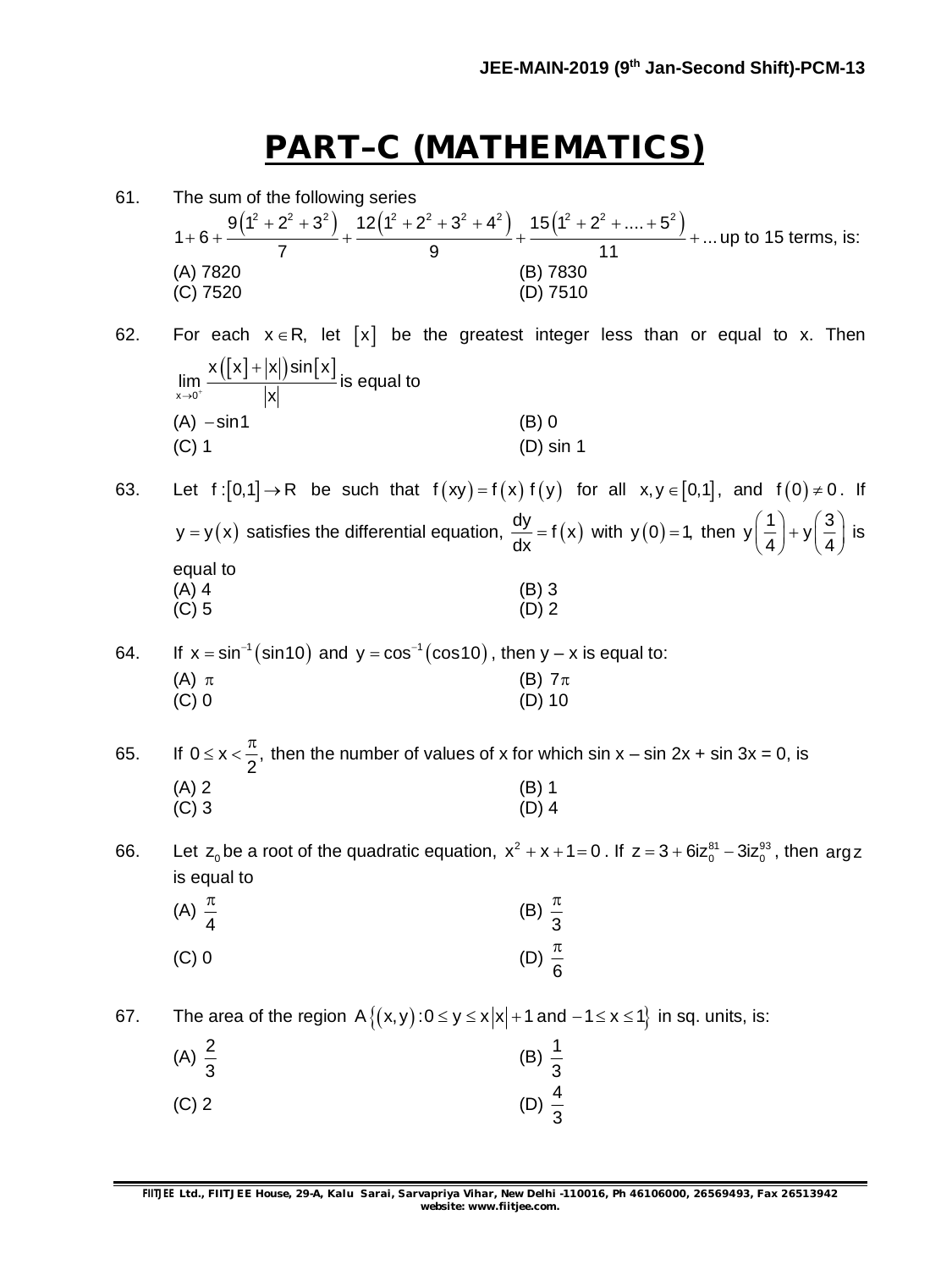68. If the system of linear equation  $x - 4y + 7z = g$ ,  $3y - 5z = h$ ,  $-2x + 5y - 9z = k$  is consistent, then: (A)  $q + h + k = 0$  (B)  $2q + h + k = 0$ (C)  $q + h + 2k = 0$  (D)  $q + 2h + k = 0$ 69. The coefficient of  $t^4$  in the expansion of  $1 - t^6$ )<sup>3</sup>  $1 - t$  $(1-t^6)^{\circ}$  $\left(\frac{1}{1-t}\right)$  is (A) 12 (B) 15 (C) 10 (D) 14 70. If both the roots of the quadratic equation  $x^2 - 5x + 4 = 0$  are real and distinct and they lie in the interval  $[1, 5]$ , then m lies in the interval.  $(A)$   $(4, 5)$   $(B)$   $(3, 4)$  $(C)$  (5, 6) (D) (–5, –4) 71. Let S be the set of all triangle in the xy – plane, each having one vertex at the origin and the other two vertices lie on coordinate axes with integral coordinates. If each triangle in S has area 50 sq. units, then the number of elements in the set S is: (A) 9 (B) 18 (C) 32 (D) 36 72. Let a, b and c be the  $7<sup>th</sup>$ , 11<sup>th</sup> and 13<sup>th</sup> terms respectively of a non – constant A.P. If these are also the three consecutive terms of a G.P. then  $\stackrel{\text{a}}{=}$ c is equal to: (A)  $\frac{1}{2}$ 2 (B) 4 (C) 2 (D)  $\frac{7}{16}$ 13 73. The logical statement  $\left[ \sim (\sim p \lor q) \lor (p \land r) \land (\sim q \land r) \right]$  is equivalent to: (A)  $(p \wedge r) \wedge \sim q$  (B)  $(\sim p \wedge \sim q) \wedge r$ (C)  $\sim$  p  $\lor$  r (D) (p  $\sim$  q) $\lor$  r 74. The equation of the plane containing the straight line  $\frac{x}{6} = \frac{y}{2} = \frac{z}{1}$ 2 3 4  $=\frac{y}{2}=\frac{z}{x}$  and perpendicular to the plane containing the straight lines  $\frac{x}{2} = \frac{y}{4} = \frac{z}{2}$ 3 4 2  $=\frac{y}{4}=\frac{z}{2}$  and  $\frac{x}{4}=\frac{y}{2}=\frac{z}{3}$ 4 2 3  $=\frac{y}{2}=\frac{z}{2}$  is: (A)  $x + 2y - 2z = 0$  (B)  $x - 2y + z = 0$ (C)  $5x + 2y - 4z = 0$  (D)  $3x + 2y - 3z = 0$ 75. A data consists of n observations:  $x_1, x_2, \dots, x_n$ . If  $\sum_{i=1}^{n} (x_i + 1)^2$ ∠ ( ^i<br>i=1  $x_{i} + 1)^{2} = 9n$  $\sum_{i=1}^{n} (x_i + 1)^2 = 9n$  and  $\sum_{i=1}^{n} (x_i - 1)^2$  $\sum_{i=1}$  (  $\lambda_i$  $x_{i} - 1)^{2} = 5n$  $\sum_{i=1}^{\infty} (x_i - 1)^2 = 5n$ , then the standard deviation of this data is: (A) 5 (B)  $\sqrt{5}$ (C)  $\sqrt{7}$  (D) 2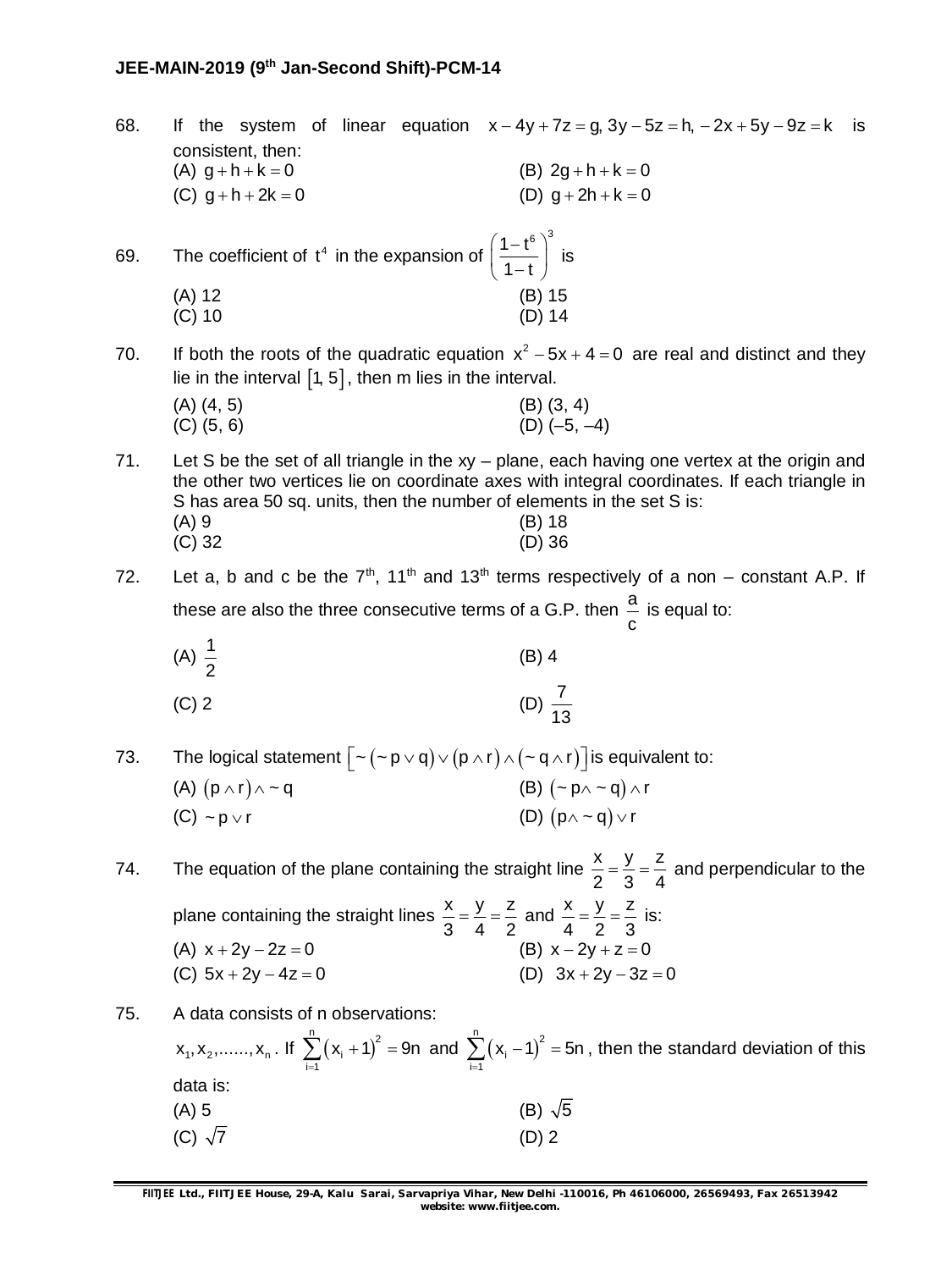76. If  $t \qquad \qquad \Omega^{-1}$  cont  $t \sim t$  cost  $e^{-t}$  cint  $e^{-t}$  cint  $e^{-t}$  $t = 2e^{-t} \sin t$   $2e^{-t}$  $e^t$  e<sup>-t</sup> cost e<sup>-t</sup> sin t  $\mathsf{A}=\mid \mathsf{e}^\mathsf{t} \quad -\mathsf{e}^{-\mathsf{t}} \mathop{\mathrm{cost}} - \mathsf{e}^{-\mathsf{t}} \mathop{\mathrm{sin}} \mathsf{t} \quad -\mathsf{e}^{-\mathsf{t}} \mathop{\mathrm{sin}} \mathsf{t} + \mathsf{e}^{-\mathsf{t}} \mathop{\mathrm{cost}}$  $e^{t}$  2e<sup>-t</sup> sint  $-2e^{-t}$  cost  $^{-1}$  cost o<sup>-t</sup>  $-t$  cont of cint of cint of  $-t$  cint  $2e^{-t}$  $\mathsf{e}^\mathsf{t} = \left| \begin{array}{ccc} \mathsf{e}^\mathsf{t} & \mathsf{e}^{-\mathsf{t}} \cos \mathsf{t} & \mathsf{e}^{-\mathsf{t}} \sin \mathsf{t} \ \mathsf{e}^\mathsf{t} & -\mathsf{e}^{-\mathsf{t}} \cos \mathsf{t} - \mathsf{e}^{-\mathsf{t}} \sin \mathsf{t} & -\mathsf{e}^{-\mathsf{t}} \sin \mathsf{t} + \mathsf{e}^{-\mathsf{t}} \cos \mathsf{t} \end{array} \right| \mathsf{T}$  $\left[e^{t}\right]$  2e<sup>-t</sup> sint  $-2e^{-t}\cos t$ Then A is (A) Invertible only if t 2  $\pi$ (B) not invertible for any  $t \in R$ (C) invertible for all  $t \in R$  (D) invertible only if  $t = \pi$ 77. If  $f(x)$  $(x^{2} + 1 + 2x^{2})$  $(x \ge 0)$ 8, 7v<sup>6</sup>  $f(x) = \int \frac{5x^8 + 7x^6}{(x^2 + 1 + 2x^7)^2} dx, (x \ge 0)$  $x^2 + 1 + 2x$  $=\int \frac{5x^8 + 7x^6}{x^2} dx, (x \ge 0)$  $\int \frac{6x^2 + 7x}{(x^2 + 1 + 2x^7)^2} dx$ ,  $(x \ge 0)$  and  $f(0) = 0$ , then the value of  $f(1)$  is: (A)  $-\frac{1}{6}$ 2  $\frac{1}{6}$  (B)  $\frac{1}{6}$ 2 (C)  $-\frac{1}{4}$ 4  $-\frac{1}{4}$  (D)  $\frac{1}{4}$ 4 78. Let f be a differentiable function R to R such that  $|f(x)-f(y)| \leq 2|x-y|^{\frac{3}{2}},$  for all  $x,y \in R$  . If  $f(0) = 1$  then  $|f^2(x)|$ 1<br>| 12  $\int_{0}^{2}$  (x) dx is equal to (A) 0 (B)  $\frac{1}{2}$ 2  $(C) 2$  (D) 1 79. If  $x = 3$  tant and  $y = 3$  sect, then the value of 2 2  $d^2y$ dx at t 4  $=\frac{\pi}{4}$ , is: (A)  $\frac{3}{2}$  $2\sqrt{2}$ (B)  $\frac{1}{1}$  $3\sqrt{2}$ (C)  $\frac{1}{2}$ 6 (D)  $\frac{1}{1}$  $6\sqrt{2}$ 80. The number of natural numbers less than 7,000 which can be formed by using the digits 0, 1, 3, 7, 9 (repetition of digits allowed) is equal to: (A) 250 (B) 374 (C) 372 (D) 375 81. If the circles  $x^2 + y^2 - 16x - 20y + 164 = r^2$  and  $(x - 4)^2 + (y - 7)^2 = 36$  intersect at two distinct points, then: (A)  $0 < r < 1$  (B)  $1 < r < 11$ (C)  $r > 11$  (D)  $r = 11$ 82. A hyperbola has its centre at the origin, passes through the point (4, 2) and has transverse axis of length 4 along the  $x - a$ xis. Then the eccentricity of the hyperbola is:

| (A) $\frac{2}{\sqrt{3}}$ | (B) $\frac{3}{2}$ |
|--------------------------|-------------------|
| (C) $\sqrt{3}$           | $(D)$ 2           |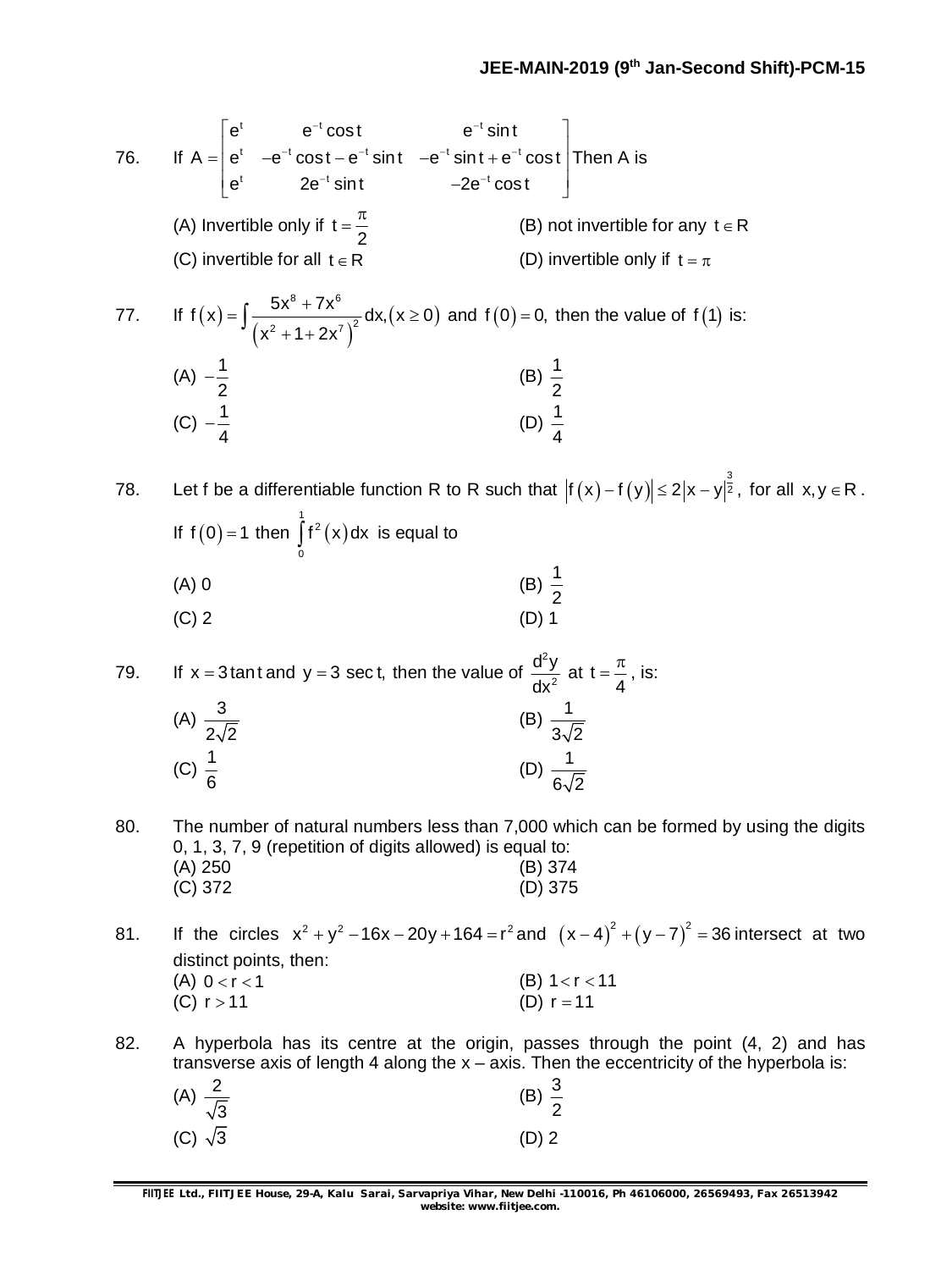83. Let A $(4, -4)$  and B $(9, 6)$  be points on the parabola  $y^2 = 4x$ . Let C be chosen on the arc AOB of the parabola, where O is the origin, such that the area of  $\triangle ACB$  is maximum. Then, the area (in sq. units) of  $\triangle ACB$ , is:

(A) 
$$
31\frac{3}{4}
$$
 (B) 32  
(C)  $30\frac{1}{2}$  (D)  $31\frac{1}{4}$ 

- 84. Let the equation of two sides of a triangle be  $3x 2y + 6 = 0$  and  $4x + 5y 20 = 0$ . If the orthocentre of this triangle is at (1, 1), then the equation of its third side is: (A)  $122y - 26x - 1675 = 0$  (B)  $26x + 61y + 1675 = 0$ (C)  $122y + 26x + 1675 = 0$  (D)  $26x - 122y - 1675 = 0$
- 85. An urn contains 5 red and 2 green balls. A ball is drawn at random from the urn. If the drawn ball is green, then a red ball is added to the urn and if the drawn ball is red, then a green ball is added to the urn; the original ball is not returned to the urn. Now, a second ball is drawn at random from it. The probability that the second ball is red, is:

| (A) $\frac{26}{49}$ | (B) $\frac{32}{49}$ |
|---------------------|---------------------|
|                     |                     |
| (C) $\frac{27}{49}$ | (D) $\frac{21}{49}$ |
|                     |                     |

- 86. If the lines  $x = ay + b$ ,  $z = cy + d$  and  $x = a'z + b'$ ,  $y = c'z + d'$  are perpendicular, then: (A)  $cc' + a + a' = 0$  (B)  $aa' + c + c' = 0$ 
	- (C) ab'+bc'+1=0 (D) bb'+cc'+1=0
- 87. Let  $\vec{a} = \hat{i} + \hat{j} + \sqrt{2}\hat{k}$ ,  $\vec{b} = b_1 \hat{i} + b_2 \hat{j} + \sqrt{2}\hat{k}$  and  $\vec{c} = 5\hat{i} + \hat{j} + \sqrt{2}\hat{k}$ be three vectors such that the projection vector of b  $\rightarrow$ on a  $\rightarrow$ is a  $\rightarrow$ . If  $a + b$  $\rightarrow$ is perpendicular to c  $\rightarrow$ , then  $|{\mathsf b}$  $\overline{a}$ is equal to:

| (A) $\sqrt{22}$ | $(B)$ 4 |
|-----------------|---------|
| (C) $\sqrt{32}$ | $(D)$ 6 |

- 88. The number of all possible positive integral values of  $\alpha$  for which the roots of the quadratic equation,  $6x^2 - 11x + \alpha = 0$  are rational numbers is:  $(A)$  2 (B) 5
	- $(C)$  3 (D) 4

89. Let A = { $x \in R : x$  is not a positive integer} Define a function  $f : A \rightarrow R$  as  $f(x) = \frac{2x}{x}$  $x - 1$  $=$  $\overline{a}$ then f is (A) injective but nor surjective (B) not injective (C) surjective but not injective (D) neither injective nor surjective

90. If 
$$
\int_{0}^{\frac{\pi}{3}} \frac{\tan \theta}{\sqrt{2k \sec \theta}} d\theta = 1 - \frac{1}{\sqrt{2}}
$$
,  $(k > 0)$ , then the value of k is:  
\n(A) 2 \t\t (B)  $\frac{1}{2}$   
\n(C) 4 \t\t (D) 1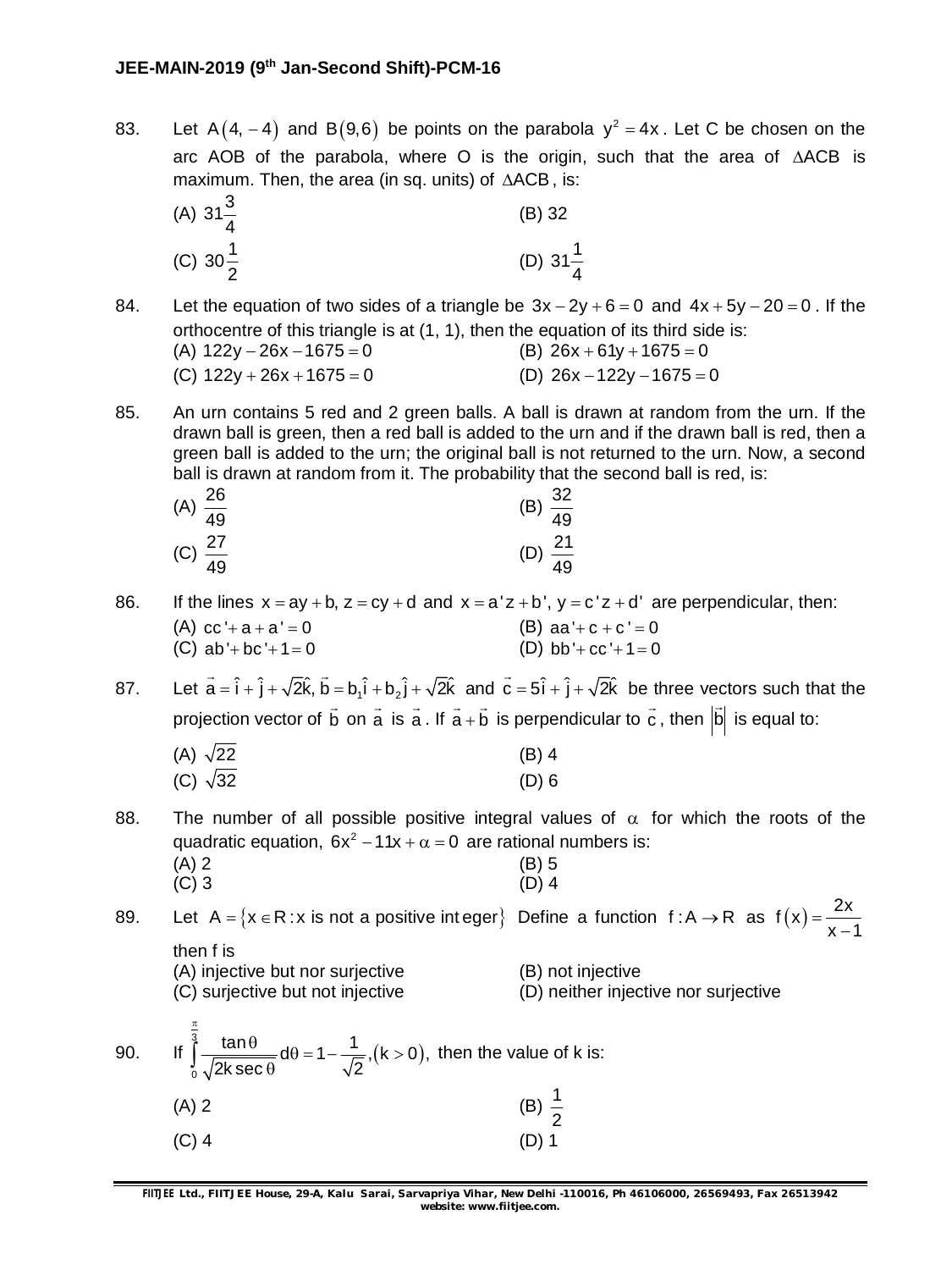# **JEE (Main) – 2019 ANSWERS**

## **PART A – PHYSICS**

| $1.$ C       |   | $2.$ B       |   | $3.$ D       |   | 4. <b>D</b>  |             |
|--------------|---|--------------|---|--------------|---|--------------|-------------|
| 5. <b>D</b>  |   | 6. <b>A</b>  |   | 7. C         |   | 8.           | D           |
| 9.           | B | 10.          | B | 11.          | D | 12.          | <b>C</b>    |
| 13. C        |   | 14.          | D | 15. C        |   | 16. <b>D</b> |             |
| $17.$ B      |   | 18.          | B | 19. A        |   | 20. D        |             |
| 21. C        |   | 22.          | B | 23.          | A | 24.          | $\mathbf C$ |
| 25. <b>A</b> |   | 26. C        |   | 27. <b>D</b> |   | 28. <b>A</b> |             |
| 29. C        |   | 30. <b>A</b> |   |              |   |              |             |
|              |   |              |   |              |   |              |             |

### **PART B – CHEMISTRY**

| 31. <b>D</b> | 32. C        |  | 33. C        | 34. C        |  |
|--------------|--------------|--|--------------|--------------|--|
| 35. C        | 36. <b>D</b> |  | 37. C        | 38. <b>B</b> |  |
| 39. <b>B</b> | 40. <b>B</b> |  | 41. <b>D</b> | 42. A        |  |
| 43. C        | 44. <b>A</b> |  | 45. <b>B</b> | 46. C        |  |
| 47. <b>B</b> | 48. D        |  | 49. C        | 50. <b>A</b> |  |
| 51. <b>A</b> | 52. A        |  | 53. C        | 54. <b>A</b> |  |
| 55. <b>D</b> | 56. <b>B</b> |  | 57. <b>D</b> | 58. D        |  |
| 59. C        | 60. A        |  |              |              |  |

### **PART C – MATHEMATICS**

| 61. A |              | 62. A |         | 63. | B | 64. | A |
|-------|--------------|-------|---------|-----|---|-----|---|
| 65.   | A            | 66.   | A       | 67. | C | 68. | B |
| 69.   | B            | 70.   | (Bonus) | 71. | D | 72. | B |
| 73.   | $\mathsf{A}$ | 74.   | В       | 75. | B | 76. | C |
| 77.   | D            | 78.   | D       | 79. | D | 80. | B |
| 81.   | В            | 82.   | A       | 83. | D | 84. | D |
| 85.   | В            | 86.   | В       | 87. | D | 88. | C |
| 89.   | A            | 90.   | A       |     |   |     |   |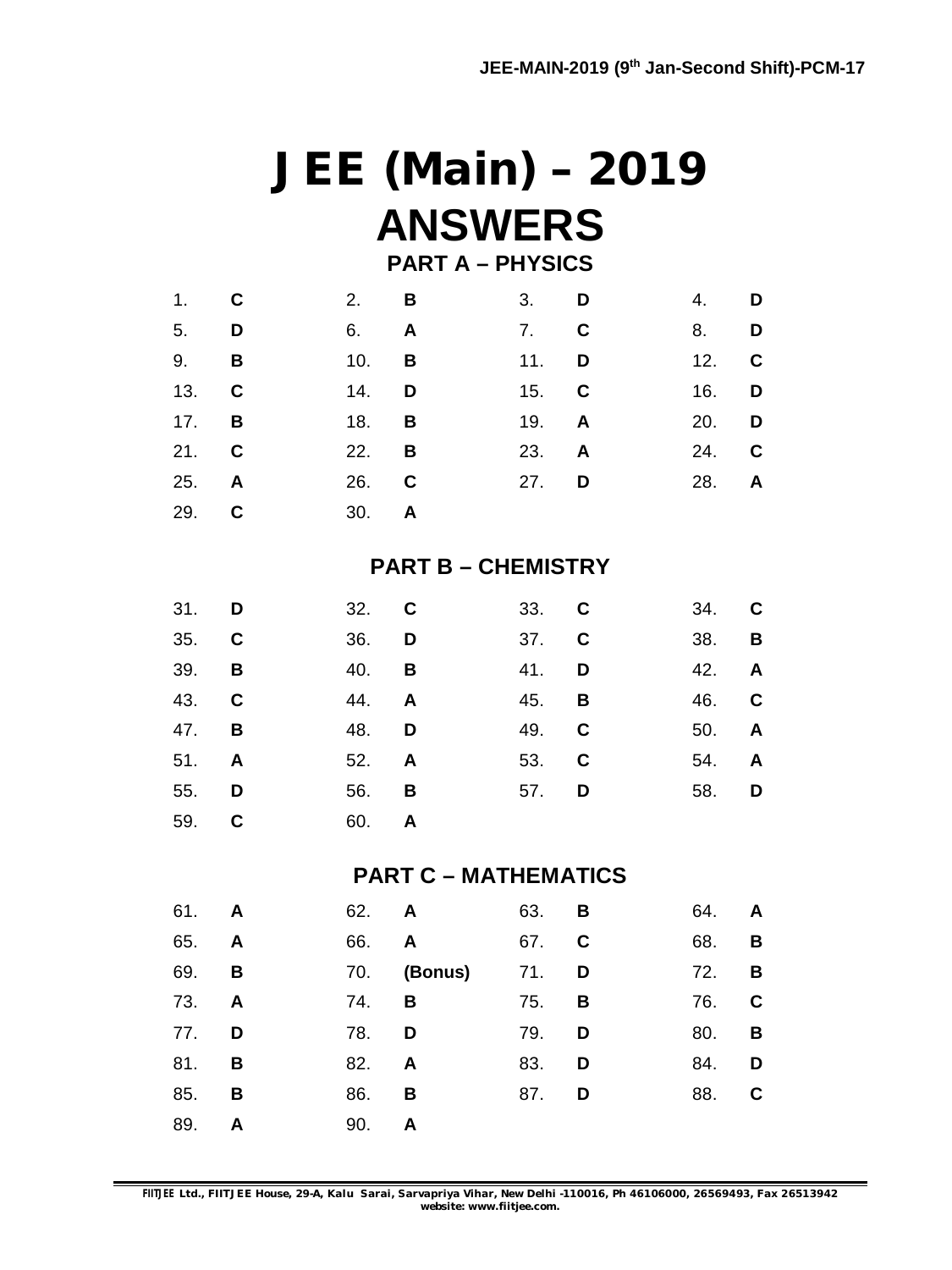# **HINTS AND SOLUTIONS**

## **PART A – PHYSICS**

1. 
$$
R = R_o e^{-\lambda t}
$$
  
\n
$$
\therefore \frac{R_B}{R_A} = \frac{R_o e^{-\lambda_B t}}{R_o e^{-\lambda_B t}} = e^{-(\lambda_B - \lambda_A)t} = e^{-3t}
$$
\n
$$
\Rightarrow \lambda_B - \lambda_A = 3
$$
\n
$$
\Rightarrow \frac{\ell n^2}{T_B} - \frac{\ell n2}{\ell n2} = 3.
$$
\n
$$
\Rightarrow T_B = \frac{\ell n2}{4}
$$

2. 
$$
P_s = \eta P_p
$$
  
\n $\Rightarrow E_s i_s = \eta E_i i_p$   
\n $\Rightarrow i_s = \frac{(0.9) (2300) (5)}{(230)} = 45 A.$ 

3. 
$$
B = \frac{E}{C}
$$

$$
\Rightarrow U_{E} = \frac{1}{2} \varepsilon_{o} E^{2}
$$

$$
U_{B} = \frac{B^{2}}{2\mu_{o}} = \frac{E^{2}}{2\mu_{o}C^{2}} = \frac{E^{2}}{2\mu_{o}} (\mu_{o}\varepsilon_{o}) = U_{E}
$$

4. 
$$
x = 3t^2 + 5
$$
  
\n
$$
\Rightarrow v = 6t
$$
  
\n
$$
\Rightarrow \Delta W = \Delta k
$$
  
\n
$$
= \frac{1}{2}(2)(30)^2 - \frac{1}{2}2(0)^2
$$
  
\n
$$
= 900 \text{ J}
$$

5.  $eE = evB$ 

$$
\Rightarrow \quad E = \left(\frac{eBr}{m}\right)B
$$
  
\n
$$
\Rightarrow \quad m = \frac{eB^2r}{E}
$$
  
\n
$$
\Rightarrow \quad m = \frac{(1.6 \times 10^{-19})(0.5)^2 (0.5 \times 10^{-2})}{100} = 2 \times 10^{-24} \text{ kg.}
$$

6. 
$$
\vec{E} = \frac{kq_1}{r_1^3} \vec{r_1} + \frac{kq_2}{r_2^3} \vec{r_2} = k \times 10^{-6} \left[ \frac{\sqrt{10}}{10\sqrt{10}} (-\hat{i} + 3\hat{j}) + \frac{(-25)}{125} (-4\hat{i} + 3\hat{j}) \right]
$$

$$
= (9 \times 10^3) \left[ \frac{1}{10} (-\hat{i} + 3\hat{j}) - \frac{1}{5} (-4\hat{i} + 3\hat{j}) \right]
$$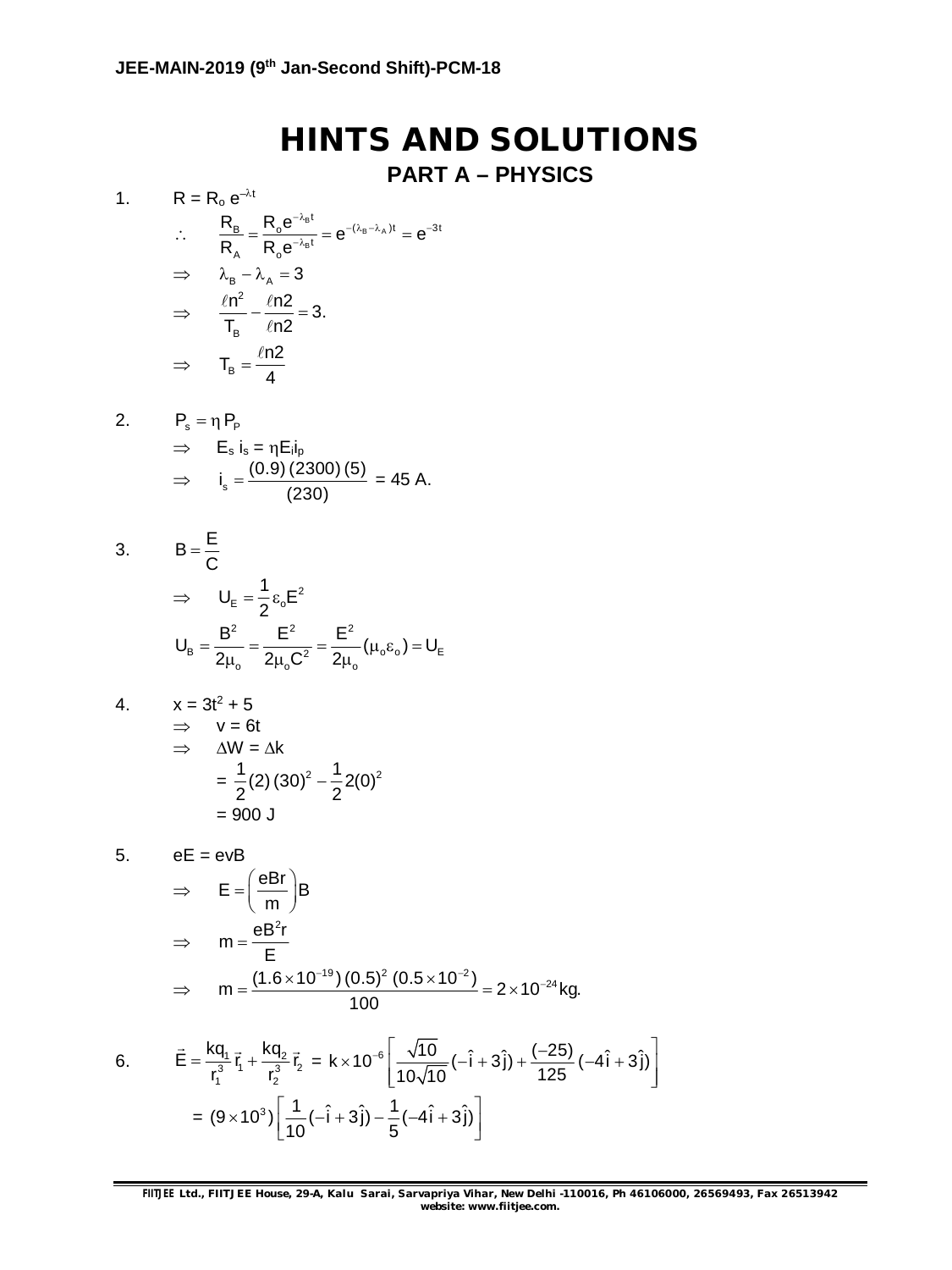$$
= (9 \times 10^{3}) \left[ \left( -\frac{1}{10} + \frac{4}{5} \right) \hat{i} + \left( \frac{3}{10} - \frac{3}{5} \right) \hat{i} \right] = 9000 \left( \frac{7}{10} \hat{i} - \frac{3}{10} \hat{j} \right)
$$
  
= (63 $\hat{i}$  - 27 $\hat{j}$ ) (100)

$$
7. \qquad t = G^a h^b c^c
$$

$$
\Rightarrow \quad M^{\circ} L^{\circ} T' = (M^{-1} L^3 T^{-2})^a (ML^2 T^{-1})^b (LT^{-1})^c
$$
\n
$$
\Rightarrow -a + b = 0 \Rightarrow a = b
$$
\n
$$
\Rightarrow 3a + 2b + c = 0
$$
\n
$$
\Rightarrow c = -5a
$$
\n
$$
\Rightarrow -2a - b - c = 1
$$
\n
$$
\Rightarrow a = \frac{1}{2} \; ; \; b = \frac{1}{2} \; ; \; c = -\frac{5}{2}
$$

8. 
$$
V_{O_1} = 12 - 0.3 = 11.7 \text{ V}
$$
  
\n $V_{O_f} = 12 - 0.7 = 11.3 \text{ V}$   
\n $\Rightarrow \Delta V_0 = -0.4 \text{ V}$ 

9. 
$$
\frac{dV}{dt} = Av \Rightarrow \frac{dV}{dt} = A\sqrt{2gh}
$$

$$
\Rightarrow \frac{0.74}{60} = (3.14) \left(\frac{2}{100}\right)^2 \sqrt{2(9.8)h}
$$

$$
\Rightarrow h = 4.92 \text{ m}
$$

10. 
$$
E_1 = -\frac{GMm}{R+h} - \left(-\frac{GMm}{R}\right)
$$
  
\n $E_2 = \frac{1}{2}m \left(\sqrt{\frac{GM}{R+h}}\right)^2 = \frac{GMm}{2(R+h)}$   
\n $E_1 = E_2$ ;  $h = \frac{R}{2}$ 

11. 
$$
W_1 = W_2
$$
  
\n $\Rightarrow 600 - T_2 = T_2 - 400$   
\n $\Rightarrow T_2 = 500 \text{ K}$ 

12. 
$$
E = Pt = \frac{E^2}{Z^2}Rt = \frac{(24)^2}{60^2 + (8.33\pi - 2\pi)^2}(60)(60) = 518 \text{ J}.
$$

13. PE = KE  
\n
$$
\Rightarrow \frac{1}{2} m \omega^2 (A^2 - x^2) = \frac{1}{2} m \omega^2 x^2
$$
\n
$$
\Rightarrow x = \frac{A}{\sqrt{2}}
$$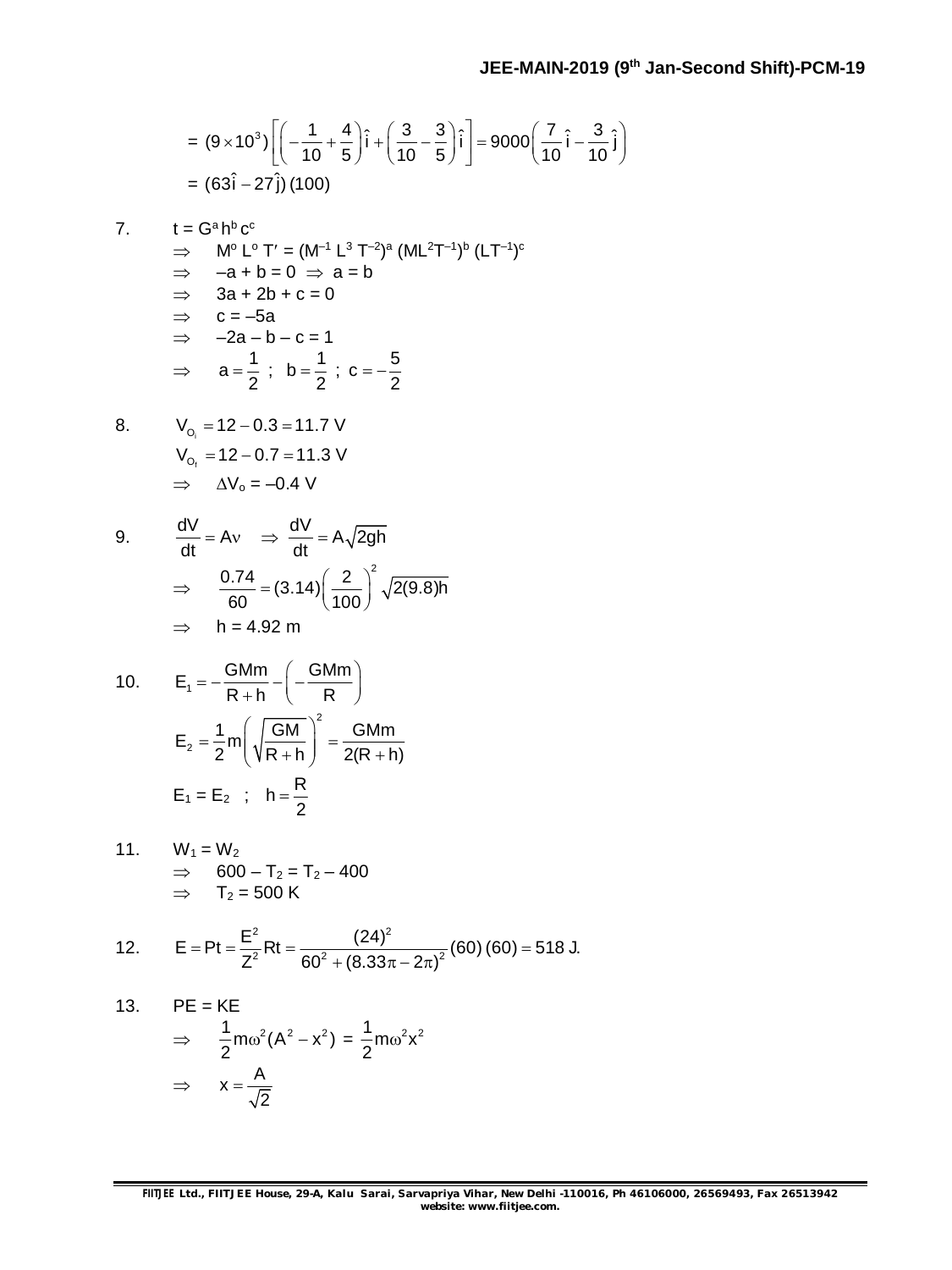14.  $T \cos 45^\circ = mg$ T sin 45° =  $F$  $\Rightarrow$  F = mg = 100 N.

15. 
$$
\Delta Q = \frac{f}{2} n R \Delta T
$$

$$
= \frac{5}{2} \left( \frac{15}{28} \right) (8.3) (1200 - 300) = 10000 \text{ J.}
$$

16. 
$$
\Delta X_{\text{max}} = d \sin \theta = 0.32 \sin 30 = 0.16 \text{ mm}
$$
  
\n∴ 
$$
n = \frac{\Delta X_{\text{max}}}{\lambda} = \frac{0.16 \times 10^{-3}}{500 \times 10^{-9}} = \frac{0.16 \times 10^{6}}{500} = \frac{1600}{5} = 320
$$
  
\n∴ Number of BFs = (2n + 1) = 641

17.



18. 
$$
\text{mg} \frac{\ell}{2} \left( \frac{1}{2} \right) = \frac{1}{2} \left( \frac{\text{m} \ell^2}{3} \right) \omega^2
$$

$$
\Rightarrow \omega = \sqrt{\frac{3g}{2\ell}} = \sqrt{30}
$$

19. 
$$
R = 530 \text{ k}\Omega \pm 5\%
$$

20.  $B_{L} = \frac{\mu_{0}}{2E}$  $B_{L} = \frac{\mu_{o}I}{2D}$ 2R  $=\frac{\mu}{2}$  $B_c = \frac{\mu_0 Ni}{2(D_{c}/N)}$ 2(R / N)  $=\frac{\mu}{2}$  $\therefore \quad \frac{\Delta_L}{B_C} = \frac{1}{N^2}$  $B<sub>1</sub>$  1  $\mathsf{B}_{_{\mathrm{C}}}$  N  $=$ 

21. 
$$
f = \frac{1}{2\pi} \sqrt{\frac{C}{\left(\frac{ML^2}{3}\right)}} \& 0.8 f = \frac{1}{2\pi} \sqrt{\frac{CL^2}{\left(\frac{ML^2}{3} + \frac{mL^2}{2}\right)}}
$$
  
\n $\Rightarrow \frac{25}{16} = \frac{\frac{ML^2}{3} + \frac{mL^2}{2}}{\frac{ML^2}{3}}$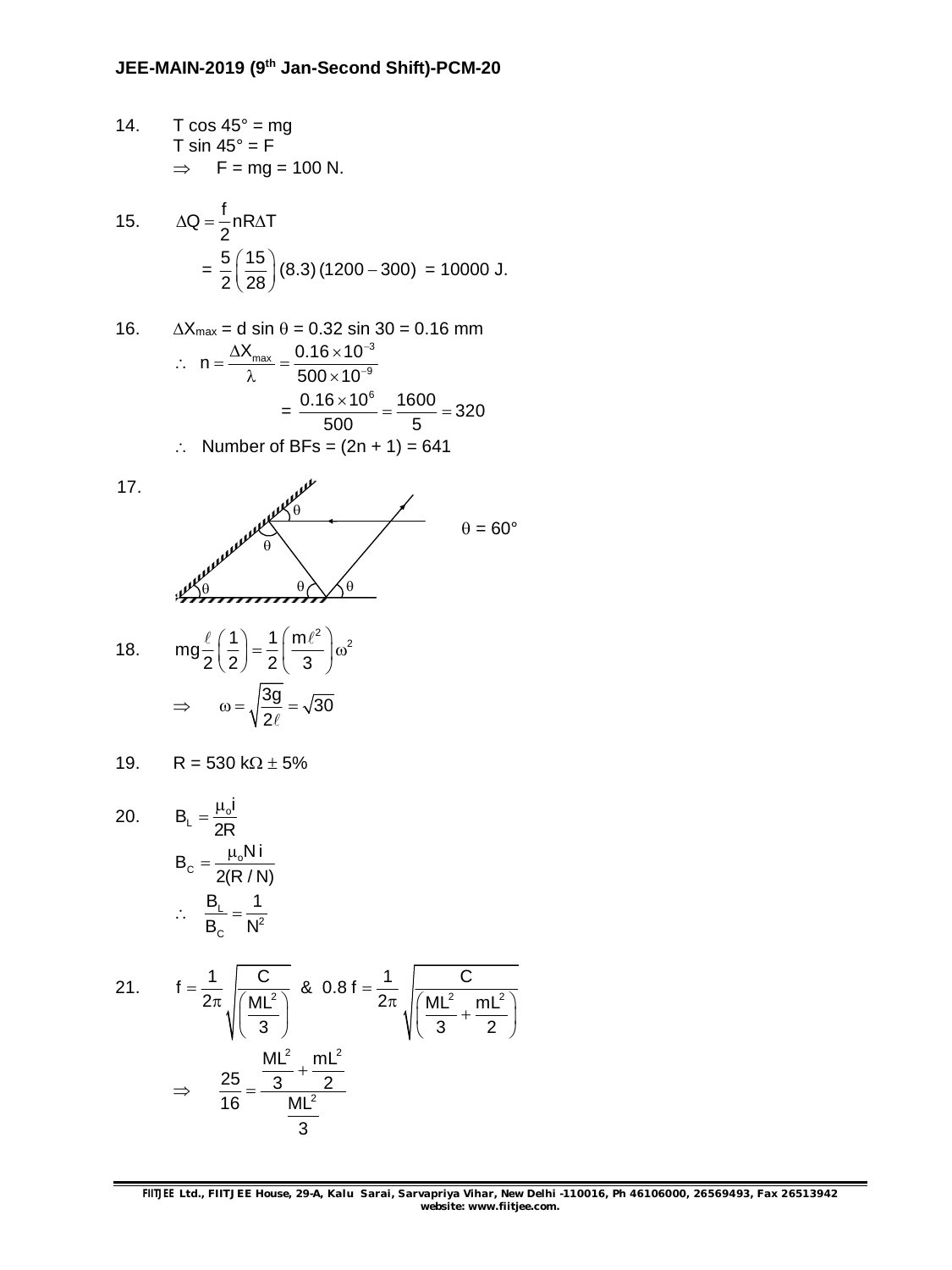$$
\Rightarrow \frac{25}{16} = 1 + \frac{3 \text{ m}}{2 \text{ M}}
$$

$$
\Rightarrow \frac{9}{16} = \frac{3 \text{ m}}{2 \text{ M}}
$$

$$
\Rightarrow \frac{\text{m}}{\text{M}} = \frac{3}{8} = 0.37
$$

22. 
$$
Q = \int \rho 4\pi r^2 dr = \int_0^R \left(\frac{A}{r^2} e^{-\frac{2r}{a}}\right) (4\pi r^2) dr
$$

$$
= 4\pi A \frac{a}{2} \left(1 - e^{-\frac{2R}{a}}\right)
$$

$$
\Rightarrow R = \frac{-a}{2} \log \left(1 - \frac{Q}{2\pi A a}\right)
$$

23. 
$$
C_{1} = \frac{\epsilon_{0}K_{1}\frac{L^{2}}{2}}{\frac{d}{2}} + \frac{\epsilon_{0}K_{3}\frac{L^{2}}{2}}{\frac{d}{2}} = \frac{\epsilon_{0}L^{2}}{d}(K_{1} + K_{3})
$$

$$
C_{2} = \frac{\epsilon_{0}K_{2}\frac{L^{2}}{2}}{\frac{d}{2}} + \frac{\epsilon_{0}K_{4}\frac{L^{2}}{2}}{\frac{d}{2}} = \frac{\epsilon_{0}L^{2}}{d}(K_{2} + K_{4})
$$

$$
\therefore \frac{1}{c} = \frac{1}{c_{1}} + \frac{1}{c_{2}}
$$

$$
\Rightarrow \frac{d}{\epsilon_{0}KL^{2}} = \frac{d}{\epsilon_{0}L^{2}(K_{1} + K_{3})} + \frac{d}{\epsilon_{0}L^{2}(K_{2} + K_{4})}
$$

24. Zero error = 
$$
0 + 3 \times \frac{0.5 \text{ mm}}{100} = 0.015 \text{ mm}
$$
  
\nMSR =  $5.5 + 48 \times \frac{0.5}{100}$   
\n= 5.74 mm.  
\n∴ Thickness = 5.74 – 0.015 = 5.725 mm

25. 
$$
f = \frac{2}{2\ell} v_s = \frac{330}{0.5} = 660 \text{ Hz}
$$
  
\n∴  $f' = f\left(\frac{v_s + v}{v_s}\right) = (660) \left(\frac{330 + \frac{50}{18}}{330}\right) = 660 \left(1 + \frac{50}{18 \times 330}\right)$   
\n= 666 Hz.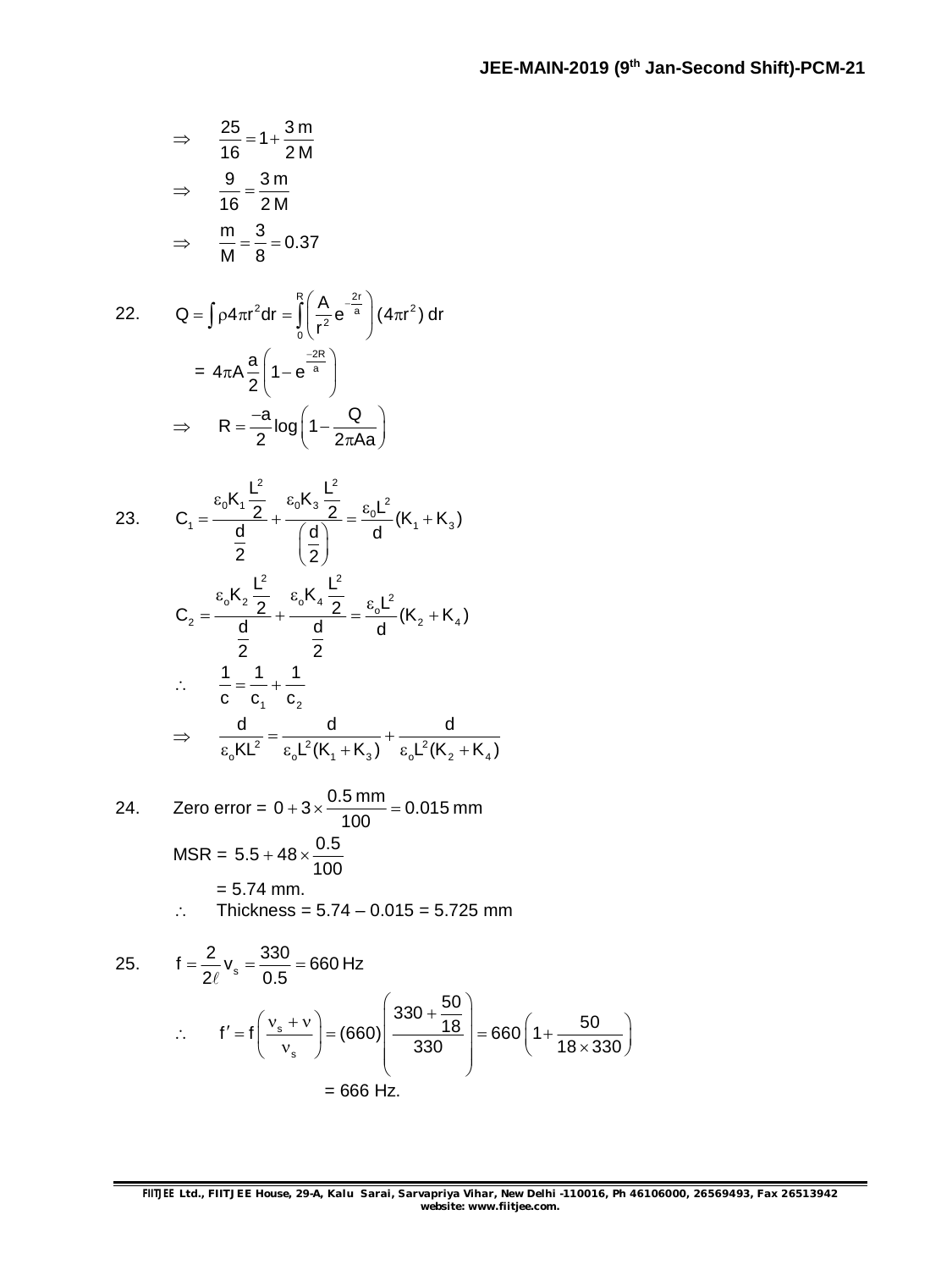26. 
$$
\sqrt{\frac{2\ell}{a_2}} - \sqrt{\frac{2\ell}{a_1}} = t
$$
  $\Rightarrow$   $\frac{\sqrt{2\ell}}{t} = \frac{\sqrt{a_1 a_2}}{\sqrt{a_1} - \sqrt{a_2}}$   
\n $\Rightarrow \sqrt{2a_1 \ell} - \sqrt{2a_2 \ell} = v$   $\Rightarrow$   $\frac{\sqrt{2\ell}}{v} = \frac{1}{\sqrt{a_1} - \sqrt{a_2}}$   
\n $\Rightarrow \frac{v}{t} = \sqrt{a_1 a_2}$   $\Rightarrow$   $v = (\sqrt{a_1 a_2}) t$ 

27. KE<sub>max</sub> =  $hv_{max} - \phi$ 

$$
= \frac{(6.6 \times 10^{-34}) (6.28 \times 10^{7}) (3 \times 10^{8})}{1.6 \times 10^{-19} \times 2 \times 3.14} - 4.7
$$
  
= 12.37 - 4.7 = 7.67 eV

$$
12.37 - 4.7 = 7.07
$$
 eV



2

29. 
$$
f = \frac{c}{\lambda} = \frac{3 \times 10^8}{8 \times 10^{-7}} = \frac{3}{8} \times 10^{15} Hz
$$
  
\n∴  $n = \frac{(0.01) f}{6 \times 10^6} = \frac{\frac{3}{8} \times 10^{13}}{6 \times 10^6}$   
\n $= \frac{1}{16} \times 10^7 = 6.25 \times 10^5$ 

30. 
$$
v_x = \frac{dx}{dt} = -a\omega \sin \omega t
$$
  
\n $v_y = \frac{dy}{dt} = a\omega \cos \omega t$   
\n $v_z = \frac{dz}{dt} = a\omega$   
\n $\therefore v = \sqrt{v_x^2 + v_y^2 + v_z^2} = a\omega\sqrt{2}$ 

28.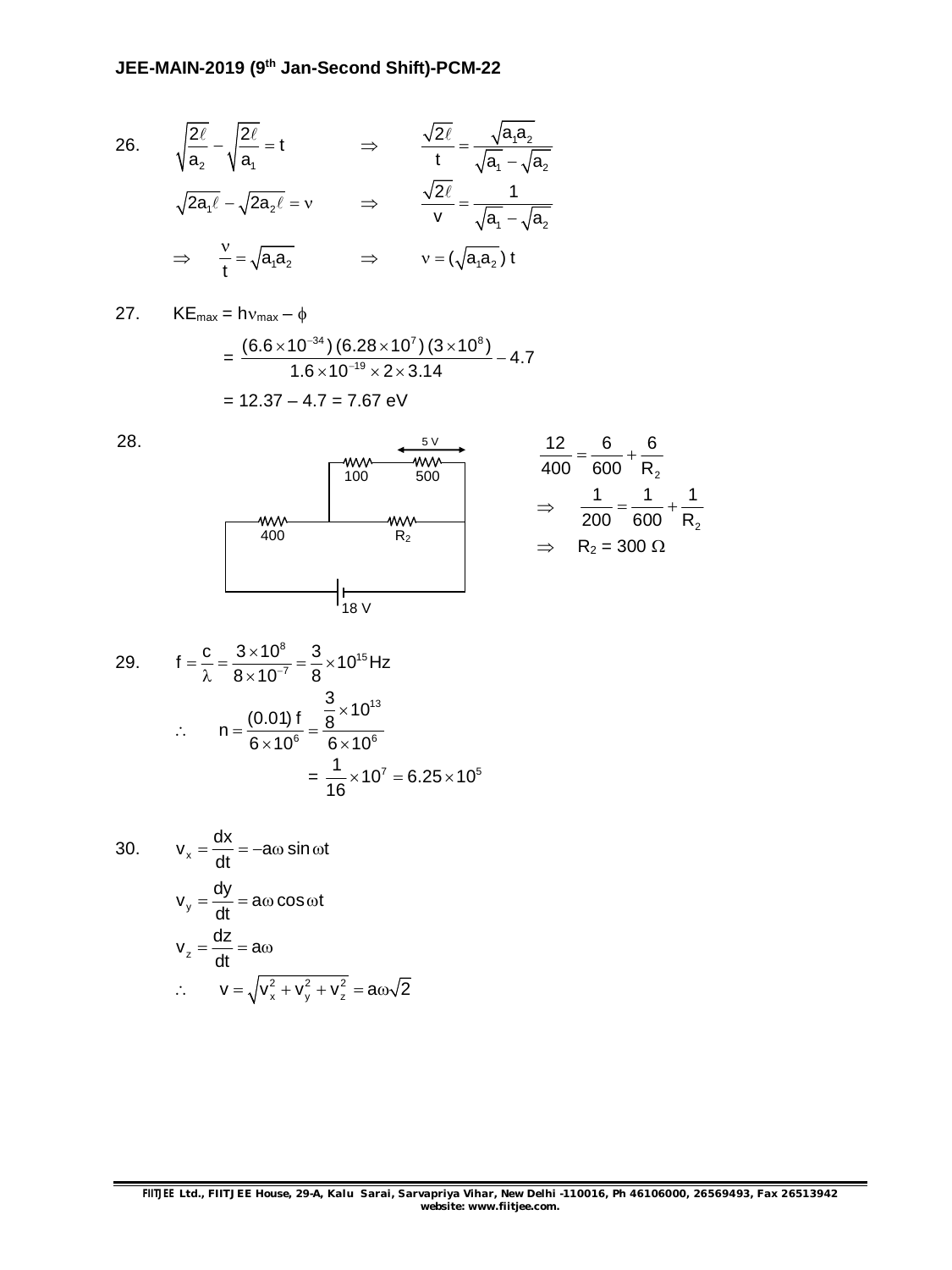#### **PART B – CHEMISTRY**

31.  $H_2O(s) \longrightarrow H_2O(\ell) \longrightarrow H_2O(\ell) \longrightarrow H_2O(g) \longrightarrow H_2O(g)$ 1 kg 1 kg 1 kg at 273 K at 273 K at 373 K at 373 K at 383 K at 273 K at 273 K  $\Delta S = \Delta S_1 + \Delta S_2 + \Delta S_3 + \Delta S_4$  $\frac{334}{272} + 4.2\ln \frac{373}{272} + \frac{2491}{272} + 2\ln \frac{383}{272}$ 273 273 373 373  $=\frac{304}{272}+4.2ln\frac{360}{272}+\frac{2431}{272}+2ln\frac{300}{272}=9.267$  kJ Kg<sup>-1</sup> K<sup>-1</sup>

32.  $2C_{57}H_{110}O_6(s) + 163O_2(g) \longrightarrow 114CO_2(g) + 110H_2O(l)$ Moles of  $\mathsf{C}_{57}\mathsf{H}_{\mathsf{110}}\mathsf{O}_{6}$  \_ Moles of  $\mathsf{H}_{\mathsf{2}}\mathsf{O}$ 2 110  $=$  $\frac{445}{2}$  Mass of H<sub>2</sub>O  $\frac{890}{2} = \frac{18}{11}$  $2^{\frac{1}{2}}$  110 Mass of  $H_2O = 495$  g

33.

$$
\begin{array}{ccc}\nO & O & O^{-} \\
\parallel & \parallel & \odot & \parallel \\
\text{Ph}-\text{C}-\text{CH}_3 \xrightarrow{\text{NaOH}} \begin{bmatrix} \text{Ph}-\text{C}-\text{CH}_2 \longleftarrow & \text{Ph}-\text{C}=\text{CH}_2 \end{bmatrix}\n\end{array}
$$

enolate ion

$$
\begin{array}{ccc}\nO^{\ominus} & O^{\ominus} & O^{\ominus} & O^{\ominus} \\
\uparrow^{\ominus} & \uparrow^{\ominus} & \uparrow^{\ominus} & \uparrow^{\ominus} \\
Ph-C = CH_{2} + CH_{3} - C - H \longrightarrow CH_{3} - CH - CH_{2} - C - Ph \xrightarrow{\text{H}_{2}O} \backslash CH_{3} - CH - CH_{2} - C - Ph \\
 & \downarrow^{\ominus} & \uparrow^{\ominus} & \uparrow^{\ominus} & \uparrow^{\ominus} \\
\downarrow^{\ominus} & \downarrow^{\ominus} & \downarrow^{\ominus} & \downarrow^{\ominus} & \downarrow^{\ominus} & \downarrow^{\ominus} \\
\downarrow^{\ominus} & \downarrow^{\ominus} & \downarrow^{\ominus} & \downarrow^{\ominus} & \downarrow^{\ominus} & \downarrow^{\ominus} & \downarrow^{\ominus} & \downarrow^{\ominus} & \downarrow^{\ominus} \\
\downarrow^{\ominus} & \downarrow^{\ominus} & \downarrow^{\ominus} & \downarrow^{\ominus} & \downarrow^{\ominus} & \downarrow^{\ominus} & \downarrow^{\ominus} & \downarrow^{\ominus} & \downarrow^{\ominus} & \downarrow^{\ominus} & \downarrow^{\ominus} & \downarrow^{\ominus} & \downarrow^{\ominus} & \downarrow^{\ominus} & \downarrow^{\ominus} & \downarrow^{\ominus} & \downarrow^{\ominus} & \downarrow^{\ominus} & \downarrow^{\ominus} & \downarrow^{\ominus} & \downarrow^{\ominus} & \downarrow^{\ominus} & \downarrow^{\ominus} & \downarrow^{\ominus} & \downarrow^{\ominus} & \downarrow^{\ominus} & \downarrow^{\ominus} & \downarrow^{\ominus} & \downarrow^{\ominus} & \downarrow^{\ominus} & \downarrow^{\ominus} & \downarrow^{\ominus} & \downarrow^{\ominus} & \downarrow^{\ominus} & \downarrow^{\ominus} & \downarrow^{\ominus} & \downarrow^{\ominus} & \downarrow^{\ominus} & \downarrow^{\ominus} & \downarrow^{\ominus} & \downarrow^{\ominus} & \downarrow^{\ominus} & \downarrow^{\ominus} & \downarrow^{\ominus} & \downarrow^{\ominus} & \downarrow^{\ominus} & \downarrow^{\ominus} & \downarrow^{\ominus} & \downarrow^{\ominus} & \downarrow^{\ominus} & \down
$$

34. Fact based

35.

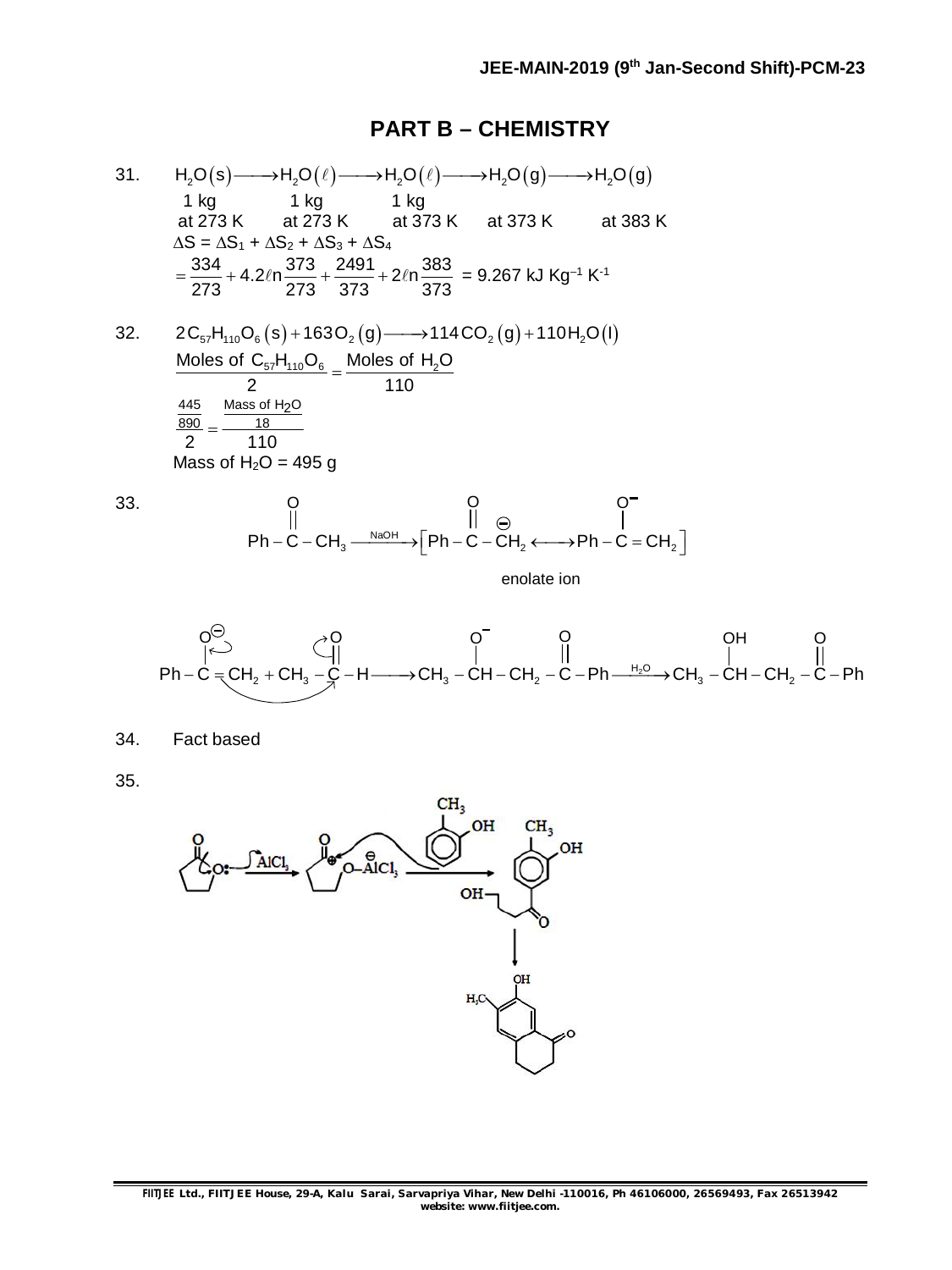## **JEE-MAIN-2019 (9th Jan-Second Shift)-PCM-24**



- 38. Acetonitrile is used as mobile phase for most of the reverse chromatography. Benzaldehyde is adsorbed on alumina.
- 39. The only alkali metal which forms nitride by reacting directly with  $N_2$  is 'Li'.
- 40. As<sub>2</sub>S<sub>3</sub> is a negatively charged sol. so AlCl<sub>3</sub> will be most effective.
- 41. As CN<sup>-</sup> is a strong field ligand.  $K_3$ [Co(CN)<sub>6</sub>] will have maximum ' $\Delta$ '.
- 42. Fact based.
- 43. <sup>K</sup><sup>1</sup> A g B g 2 AB g ....... 1 2 2  $6AB(g) \xrightarrow{K_2 \rightarrow 3} 3A_2(g) + 3B_2(g) \dots (2)$  $Reaction(2) = -3 \times reaction(1)$ 3  $\mathsf{R}_2 = \left| \frac{1}{\mathsf{K}} \right| \Rightarrow \mathsf{K}_2 = \mathsf{K}_1^{-3}$ 1  $K_2 = \left(\frac{1}{16}\right)^2 \Rightarrow K_2 = K$ K  $\therefore$ K<sub>2</sub> =  $\left(\frac{1}{K_1}\right)^6 \Rightarrow K_2 = K_1$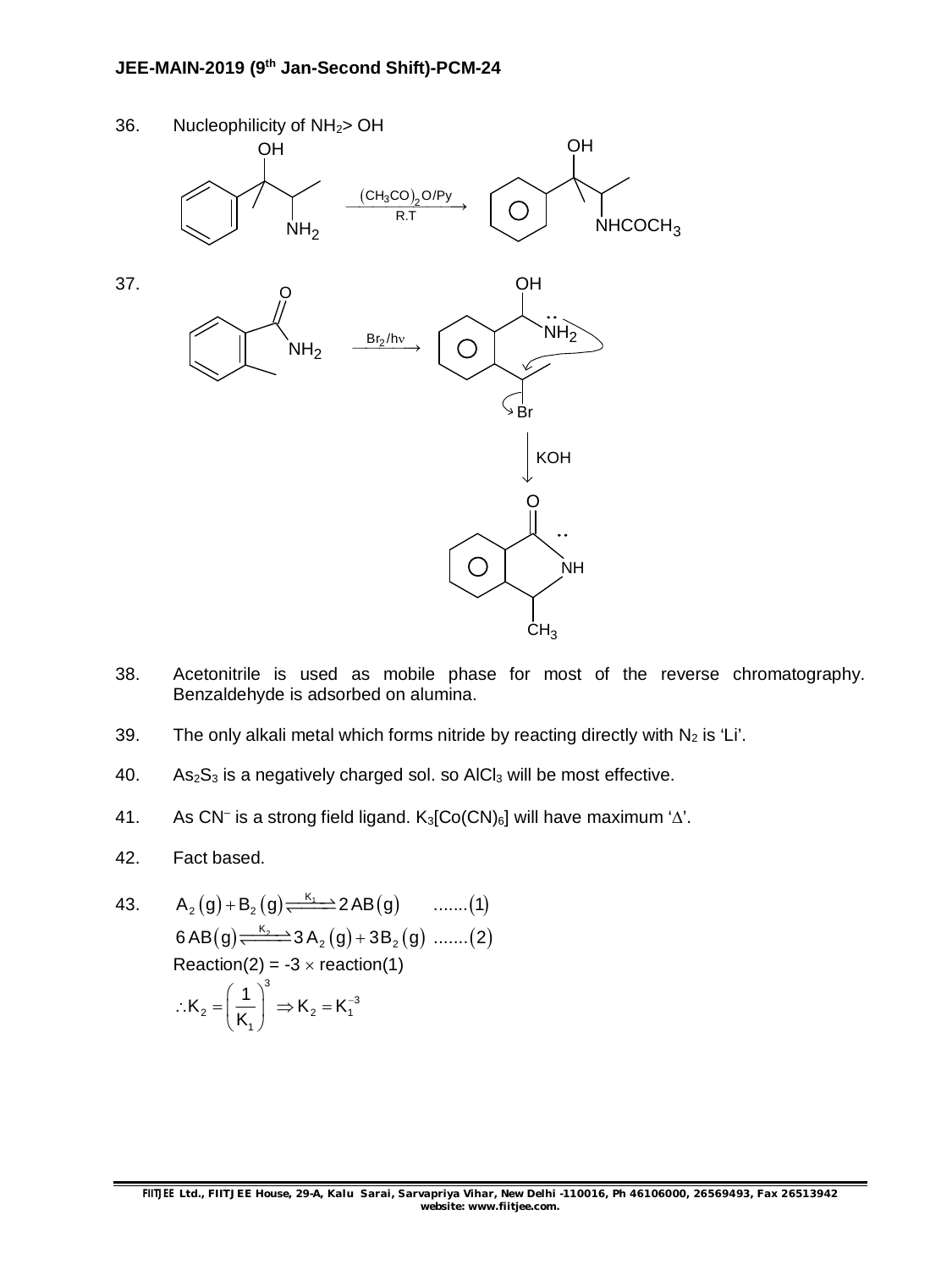

- 47.  $\therefore$  -COCH<sub>3</sub> is present it will show both 2, 4-DNP & iodoform test. Due to steric inhibition of resonance. I.P of 'N' is not involved in delocalization so coupling reaction will not take place.
- 48.  $Zn(s) + Cu^{2+}(aq) \rightleftharpoons Zn^{2+}(aq) + Cu(s)$  $-nFE<sub>cell</sub> = -RTlnK$  $ln K = \frac{2 \times 96500 \times 2}{2 \times 200} = 160.83$  $8 \times 300$  $K = e^{160}$
- 49. Fact based.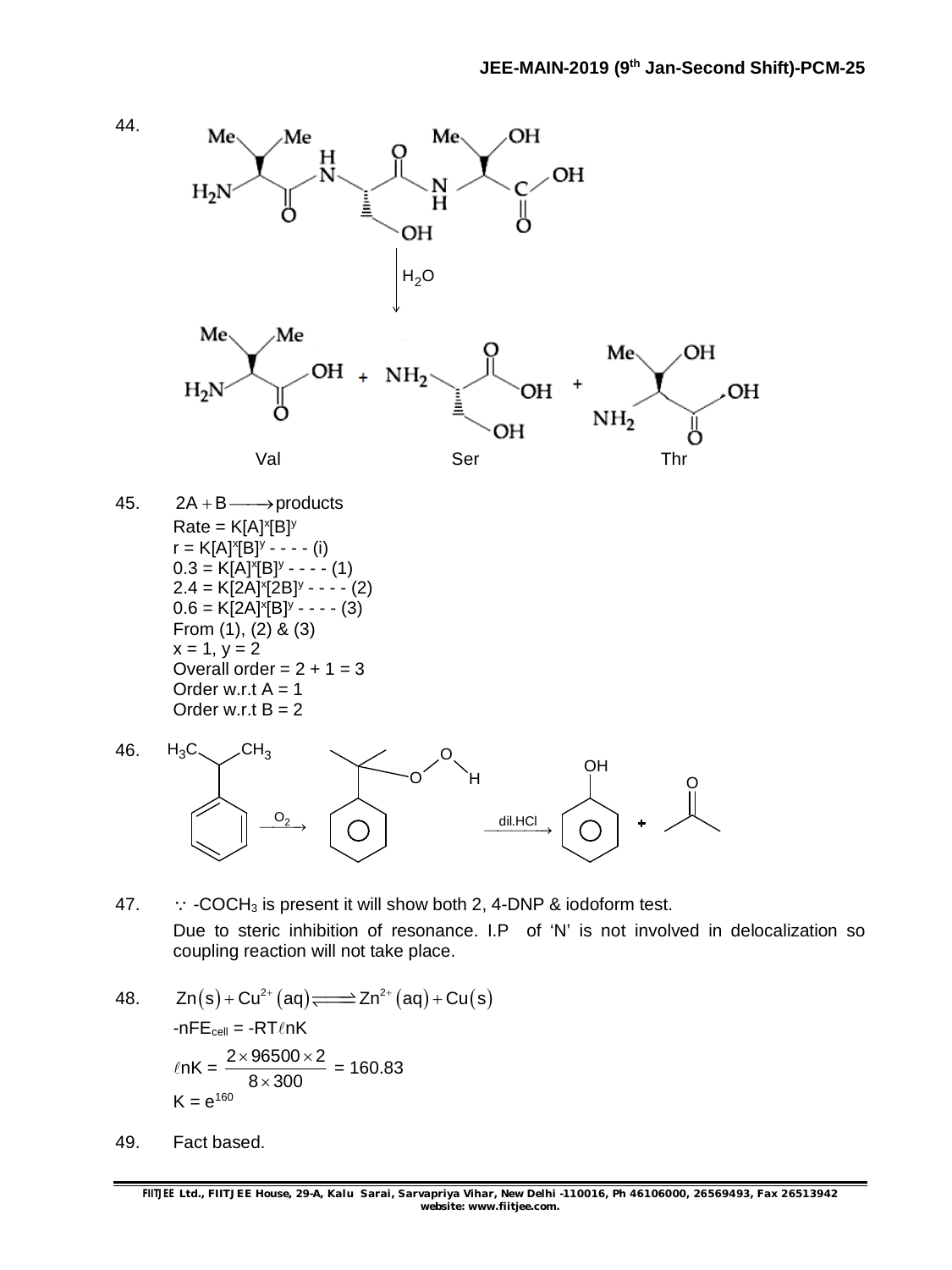$50.$  NO  $\longrightarrow$  NO<sup>+</sup>  $N_2 \longrightarrow N_2^+$ B.O 0.5 3 B.O 3 2.5 Para Dia Dia Para  $O_2 \longrightarrow O_2^+$  $O_2 \longrightarrow O_2^{2-}$ B.O 2 2.5 B.O 2 1 Para Para Para Dia 51. Refer Theory 52. is anti aromatic 53. Refer theory 54.  $4 Al + 6 ZnO \longrightarrow 2 Al_2O_3 + 6 Zn$  $\Delta H$  for the above reaction is -ve. 55. Due to weak metallic bonding. 56. Correct order of basic strength is  $NH<sub>2</sub>(Et)<sub>2</sub>$  > EtNH<sub>2</sub> > NMC<sub>3</sub> > Ph – NH – CH<sub>3</sub> 57.  $2<sup>nd</sup>$  electron gain enthalpy of oxygen is positive. 58.  $d = \frac{2m}{N_a a^3}$  $d = \frac{ZM}{1.1}$  $\mathsf{N}_{\mathsf{a}} \mathsf{a}^3$  $=$  $(x \times 10^{-6})$ 3  $\frac{4 \times 63.55}{10^{23} \times (x \times 10^{-8})^3} = \frac{422}{x^3}$  gm / cm  $6.023 \times 10^{23} \times (x \times 10^{-8})^3$  X  $=\frac{4\times63.55}{10^{12}}$  $\times$ 10 $^{23}$   $\times$  ( **x**  $\times$  1 59. Let moles of  $H_2O$  separated as ice = x gm  $\Delta T_f = iK_f m$  $10 = 1 \times 1.86$ 62 62 250-x 1000  $x = 64$  gm 60. L<sub>1</sub> L<sub>2</sub> L<sub>3</sub> Green Blue Red absorbed wave length Order of  $\lambda$  Red > Green > Blue  $L_3 > L_1 > L_2$ :. Strength of ligand  $\alpha \Delta \alpha$  1/ $\lambda$ 

 $\therefore$  Strength of ligand  $L_2 > L_1 > L_3$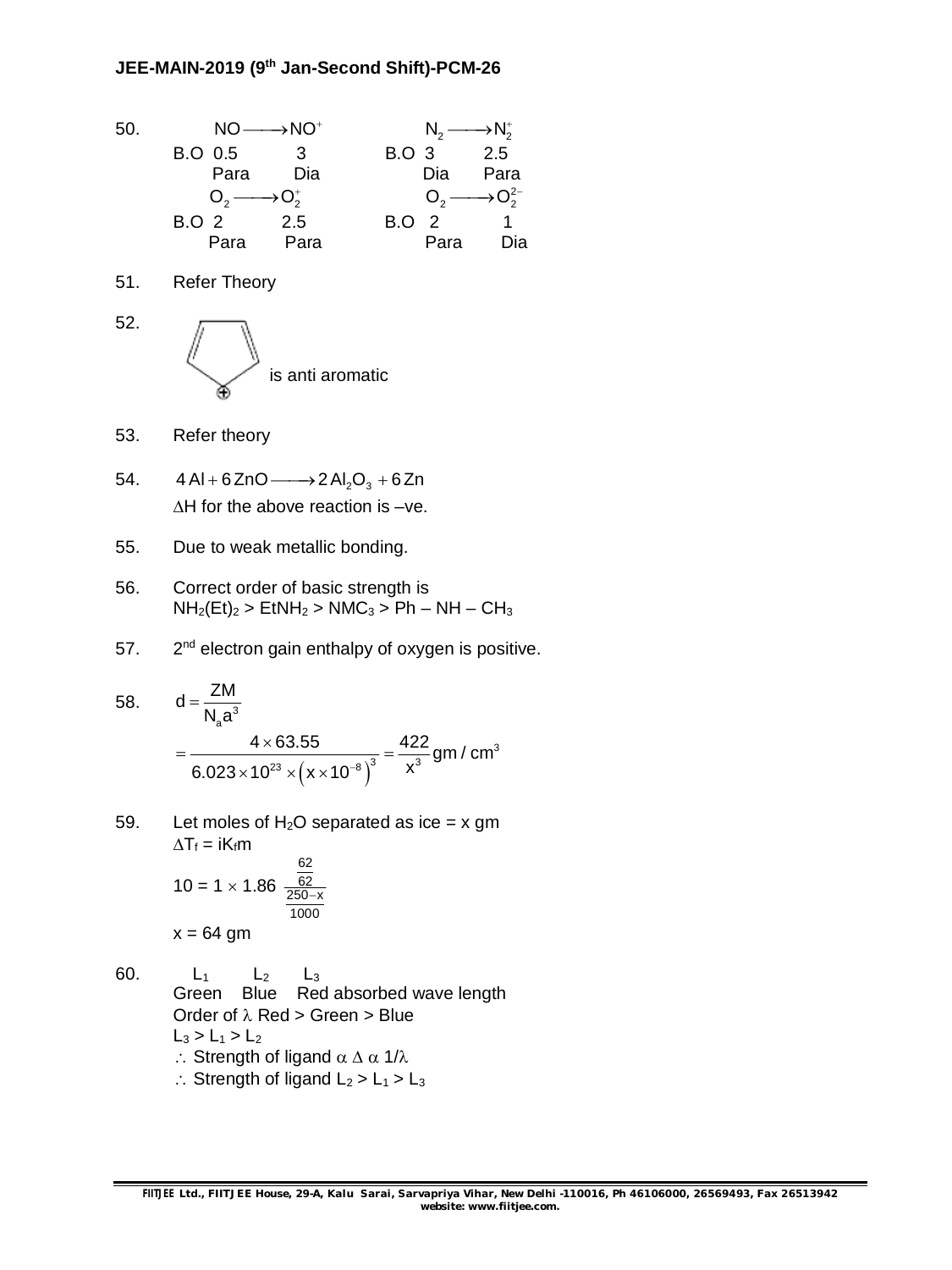### **PART C – MATHEMATICS**

61. 
$$
T_{n} = \frac{\left(3 + (n-1) \times 3\right)\left(1^{2} + 2^{2} + \dots + n^{2}\right)}{(2n+1)}
$$

$$
T_{n} = \frac{3 \cdot \frac{n^{2}(n+1)(2n+1)}{6}}{2n+1} = \frac{n^{2}(n+1)}{2}
$$

$$
S_{15} = \frac{1}{2} \sum_{n=1}^{15} (n^{3} + n^{2}) = \frac{1}{2} \left[\left(\frac{15(15+1)}{2}\right)^{2} + \frac{15 \times 16 \times 31}{6}\right]
$$

$$
= 7820
$$

62. 
$$
\lim_{x \to 0^{+}} \frac{x([x] + |x|) \sin[x]}{|x|}
$$

$$
x \to 0^{-}
$$

$$
\left[\begin{array}{l} x \end{array}\right] = -1 \bigg| \Rightarrow \lim_{x \to 0^{-}} \frac{x(-x - 1) \sin(-1)}{-x} = -\sin 1
$$

63. 
$$
f(xy) = f(x).f(y)
$$
  
\n $f(0) = 1$  as  $f(0) \ne 0$   
\n $\Rightarrow f(x) = 1$   
\n $\frac{dy}{dx} = f(x) = 1$   
\n $\Rightarrow y = x + c$   
\nAt,  $x = 0$ ,  $y = 1 \Rightarrow c = 1$   
\n $y = x + 1$   
\n $\Rightarrow y(\frac{1}{4}) + y(\frac{3}{4}) = \frac{1}{4} + 1 + \frac{3}{4} + 1 = 3$ 

64.

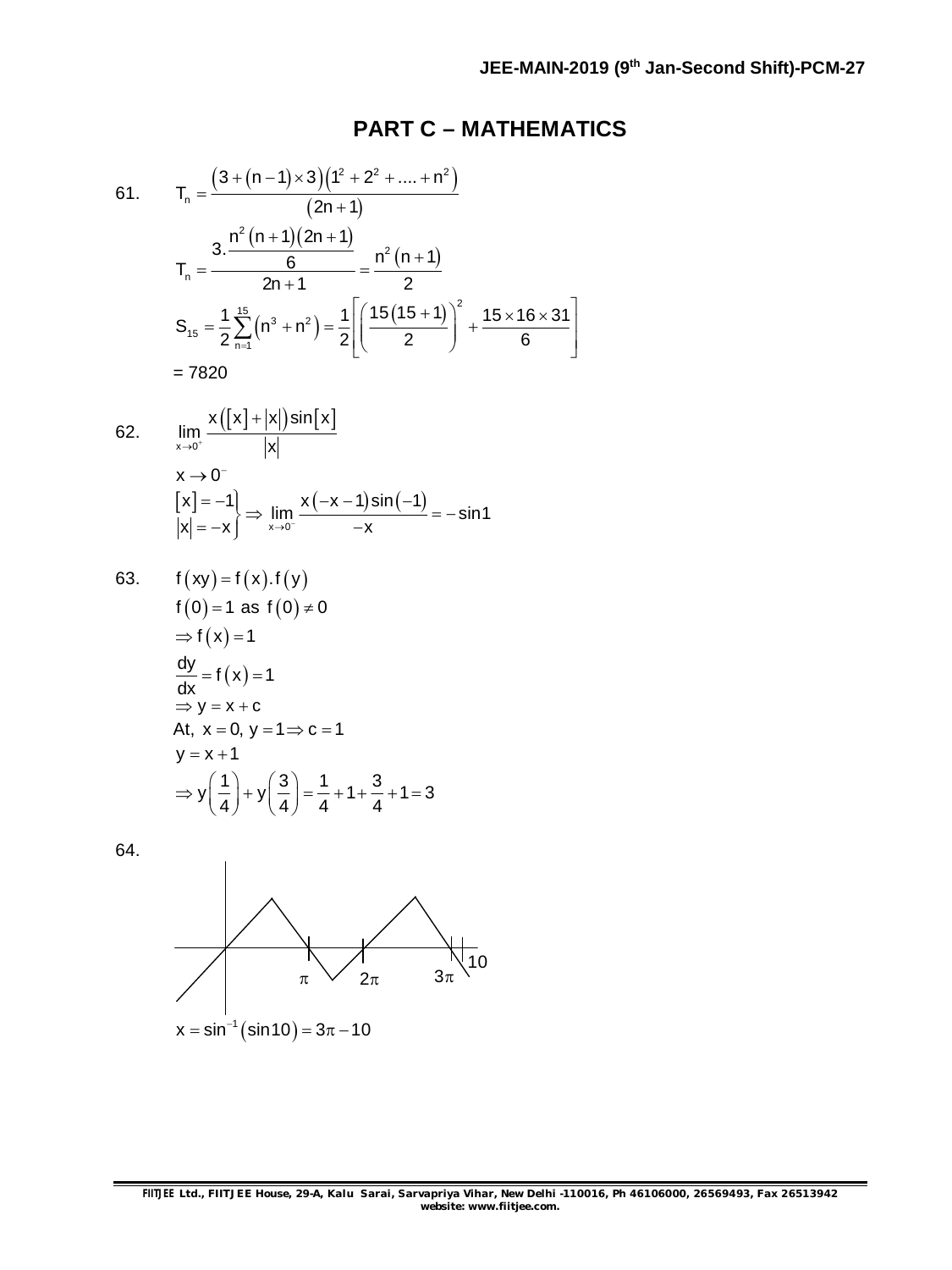

$$
y-x=\pi\,
$$

- 65.  $\sin x \sin 2x + \sin 3x = 0$  $\Rightarrow$  (sin x + sin 3x) – sin 2x = 0  $\Rightarrow$  2 sin x.cos x - sin 2x = 0  $\Rightarrow$  sin 2x (2cos x - 1) = 0  $\Rightarrow$  sin 2x = 0 or cos x =  $\frac{1}{2}$ 2  $=\frac{1}{2} \Rightarrow x = 0,$  $\Rightarrow$  x = 0,  $\frac{\pi}{2}$
- 66.  $z_0 = \omega$  or  $\omega^2$  (where  $\omega$  is a non – real cube root of unity)  $z = 3 + 6i(\omega)^{81} - 3i(\omega)^{93}$  $z = 3 + 3i$ argz 4  $\Rightarrow$  arg z =  $\frac{\pi}{4}$

3

67. The graph is a follows  
\n
$$
\int_{-1}^{0} (-x^2 + 1) dx + \int_{0}^{1} (x^2 + 1) dx = 2
$$



68.  $P_1 = x - 4y + 7z - g = 0$  $P_2 = 3x - 5y - h = 0$  $P_3 = -2x + 5y - 9z - k = 0$ Here  $\Lambda = 0$  $2P_1 + P_2 + P_3 = 0$  when  $2g + h + k = 0$ 

69. 
$$
(1-t^6)^3 (1-t)^{-3}
$$
  
\n $(1-t^{18} - 3t^6 + 3t^{12})(1-t)^{-3}$   
\n⇒ coefficient of t<sup>4</sup> in (1-t)<sup>-3</sup> is <sup>3+4-1</sup>C<sub>4</sub> = <sup>6</sup>C<sub>2</sub> = 15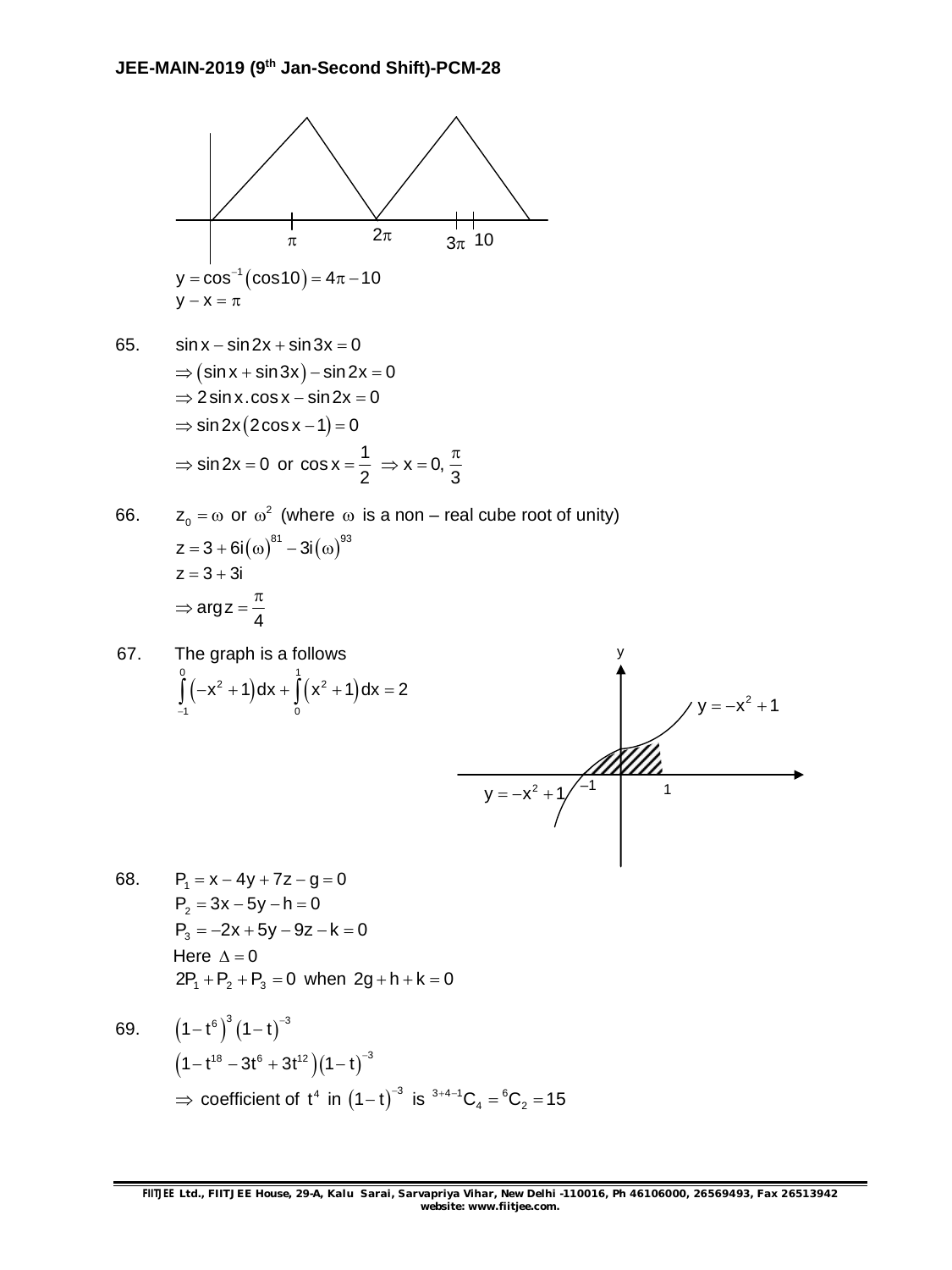70. 
$$
x^2 - mx + 4 = 0
$$

$$
\alpha, \beta \in [1, 5]
$$



(1) 
$$
D > 0 \Rightarrow m^2 - 16 > 0
$$

$$
\Rightarrow m \in (-\infty, -4) \cup (4, \infty)
$$

$$
(2) \qquad f(1) \ge 0 \Rightarrow 5 - m \ge 0 \Rightarrow m \in (-\infty, 5]
$$

(3) 
$$
f(5) \ge 0 \Rightarrow 29 - 5m \ge 0 \Rightarrow m \in \left(-\infty, \frac{29}{5}\right]
$$

(4) 
$$
1 < \frac{-b}{2a} < 5 \Rightarrow 1 < \frac{m}{2} < 5 \Rightarrow m \in (2, 10)
$$

$$
\Rightarrow m \in (4, 5)
$$

No option correct : Bonus

\* If we consider  $\alpha, \beta \in (1, 5)$  then option (1) is correct.

## 71. Let  $A(\alpha,0)$  and  $B(0, \beta)$  be the vectors of the given triangle AOB

$$
\Rightarrow |\alpha\beta| = 100
$$
  
\n
$$
\Rightarrow
$$
 Number of triangles  
\n= 4 × (number of divisors of 100)  
\n= 4 × 9 = 36

72.   
\n
$$
a = A + 6d
$$
  
\n $b = A + 10d$   
\n $c = A + 12d$   
\n $a, b, c$  are in G.P.  
\n $\Rightarrow (A + 10d)^2 = (A + 6d)(a + 12d)$   
\n $\Rightarrow \frac{A}{d} = -14$   
\n $\frac{a}{c} = \frac{A + 6d}{A + 12d} = \frac{6 + \frac{A}{d}}{12 + \frac{A}{d}} = \frac{6 - 14}{12 - 14} = 4$ 

73. 
$$
\begin{aligned}\n&\left[-(p \lor q) \land (p \land r)\right] \cap (-q \land r) \\
&= \left[\left(p \land q\right) \lor (p \land r)\right] \land (-q \land r) \\
&= \left[p \land (-q \lor r)\right] \land (-q \land r) \\
&= p \land (-q \land r) \\
&= (p \land r) \land q\n\end{aligned}
$$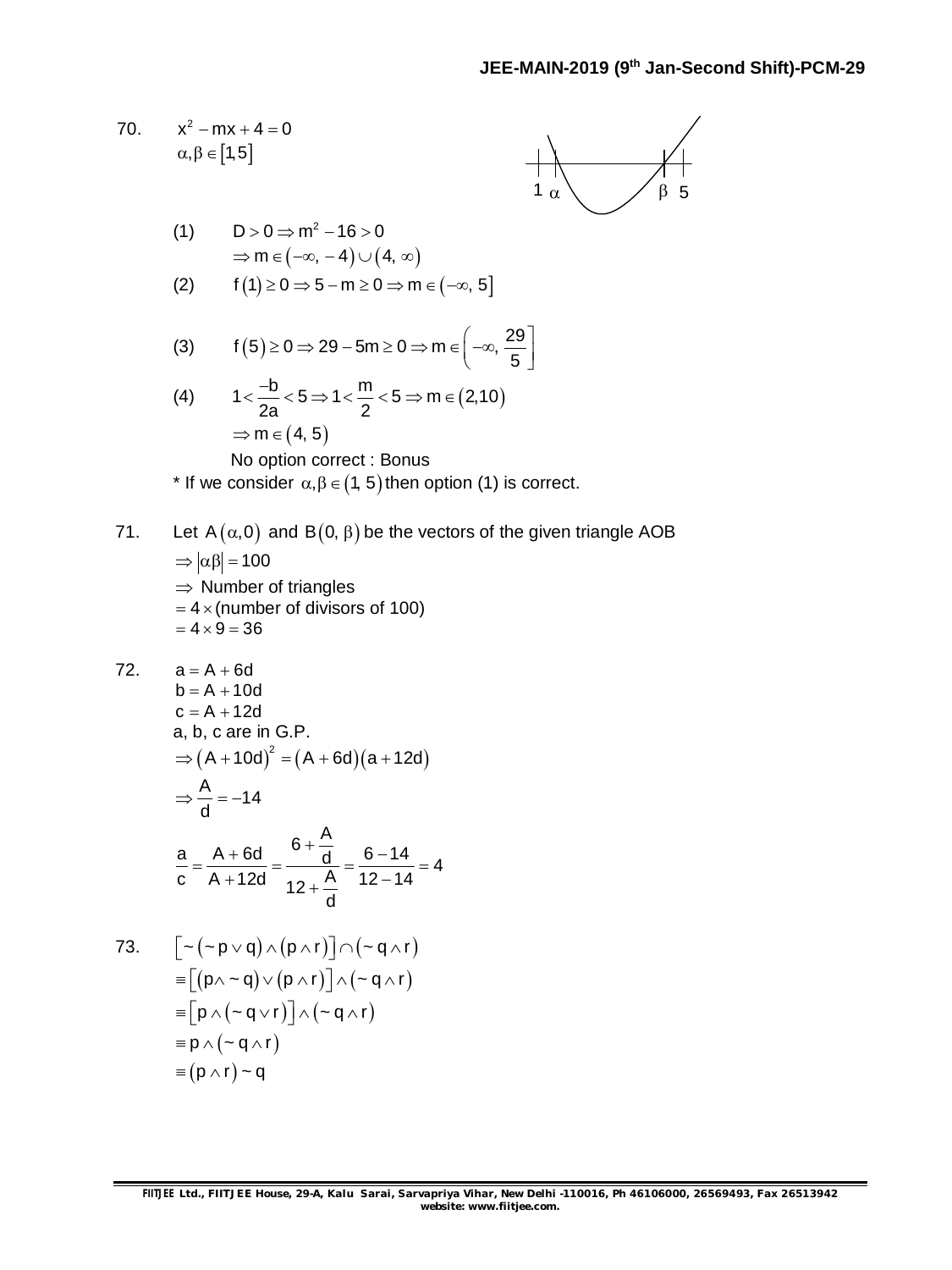74. Vector along the normal to the plane containing the lines  $\frac{x}{6} = \frac{y}{16} = \frac{z}{6}$ 3 4 2  $=\frac{y}{4}=\frac{z}{2}$  and  $\frac{x}{4}=\frac{y}{2}=\frac{z}{3}$ 4 2 3  $=\frac{y}{2}=\frac{z}{3}$  is  $(8\hat{i} - \hat{j} - 10\hat{k}).$ 

Vector perpendicular to the vectors  $2\hat{i} + 3\hat{j} + 4\hat{k}$  and  $8\hat{i} - \hat{j} - 10\hat{k}$  is  $26\hat{i} - 52\hat{j} + 26\hat{k}$ So, required plane is  $26x - 52y + 26z = 0 \Rightarrow x - 2y + z = 0$ 

75. 
$$
\sum (x_i + 1)^2 = 9n \qquad \qquad \dots \dots \dots (1)
$$

$$
\sum (x_i - 1)^2 = 5n \qquad \qquad \dots \dots \dots (2)
$$

$$
(1) + (2) \Rightarrow \sum (x_i^2 + 1) = 7n
$$

$$
\Rightarrow \frac{\sum x_i^2}{n} = 6
$$

$$
(1) \cdot (2) \Rightarrow 4\sum x_i = 4n
$$

$$
\Rightarrow \sum x_i = n
$$

$$
\Rightarrow \frac{\sum x_i}{n} = 1
$$

$$
\Rightarrow \text{ variance} = 6 - 1 = 5
$$

$$
\Rightarrow \text{ standard division} = \sqrt{5}
$$

76. 
$$
|A| = e^{-t} \begin{vmatrix} 1 & \cos t & \sin t \\ 1 & -\cos t - \sin t & -\sin t + \cos t \\ 1 & 2\sin t & -2\cos t \end{vmatrix}
$$
  
=  $e^{-t} \begin{bmatrix} 5\cos^2 t + 5\sin^2 t \end{bmatrix} \forall t \in R$   
=  $5e^{-t} \neq 0 \forall t \in R$ 

77. 
$$
\int \frac{5x^8 + 7x^6}{(x^2 + 1 + 2x^7)^2} dx
$$
  
\n
$$
= \int \frac{5x^{-6} + 7x^{-8}}{(\frac{1}{x^7} + \frac{1}{x^5} + 2)^2} dx = \frac{1}{2 + \frac{1}{x^5} + \frac{1}{x^7}} + C
$$
  
\nAs  $f(0) = 0$ ,  $f(x) = \frac{x^7}{2x^7 + x^2 + 1}$   
\n $f(1) = \frac{1}{4}$ 

78. 
$$
\left| f(x) - f(y) \right| \le 2|x - y|^{3/2}
$$
  
divide both side by  $|x - y|$ 
$$
\left| \frac{f(x) - f(y)}{x - y} \right| \le 2 \cdot |x - y|^{1/2}
$$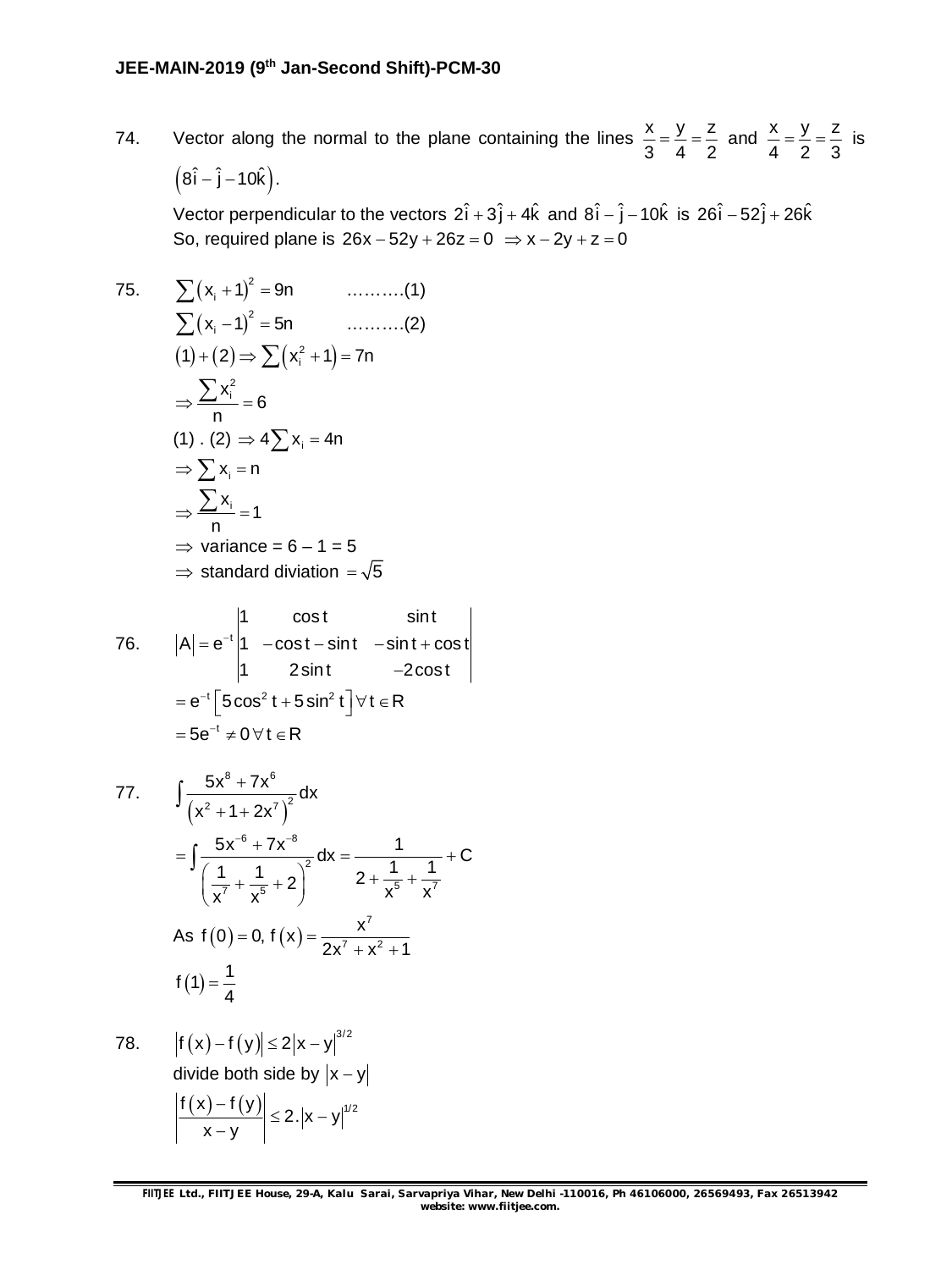Apply limit 
$$
x \rightarrow y
$$
  
\n $|f'(y)| \le 0 \Rightarrow f'(y) = 0 \Rightarrow f(y) = c \Rightarrow f(x) = 1$   
\n $\int_{0}^{1} 1 \cdot dx = 1$ 

79.  $\frac{dx}{x}$ 

$$
\frac{dV}{dt} = 3 \sec^2 t
$$
  
\n
$$
\frac{dy}{dt} = 3 \sec t \tan t
$$
  
\n
$$
\frac{dy}{dx} = \frac{\tan t}{\sec t} = \sin t
$$
  
\n
$$
\frac{d^2y}{dx^2} = \cos t \frac{dt}{dx}
$$
  
\n
$$
= \frac{\cos t}{3 \sec^2 t} = \frac{\cos^3 t}{3} = \frac{1}{3.2\sqrt{2}} = \frac{1}{6\sqrt{2}}
$$

80.  $|a_1| |a_2| |a_3|$ 

Number of numbers = 
$$
5^3 - 1
$$
  
\n
$$
a_4 | a_1 | a_2 | a_3
$$
\n2 ways for  $a_4$   
\nNumbers of numbers =  $2 \times 5^3$   
\nRequired number0020 =  $5^3 + 2 \times 5^3 - 1$   
\n= 374

81. 
$$
x^{2} + y^{2} - 16x - 20y + 164 = r^{2}
$$

$$
A(8,10), R_{1} = r
$$

$$
(x - 4)^{2} + (y - 7)^{2} = 36
$$

$$
B(4, 7), R_{2} = 6
$$

$$
|R_{1} - R_{2}| < AB < R_{1} + R_{2}
$$

$$
\Rightarrow 1 < r < 11
$$

82. Given hyperbola is 2  $\sqrt{2}$  $\frac{x^2}{4} - \frac{y^2}{b^2} = 1$ 4 b  $-\frac{y}{12}$  = ' Satisfying the point (4, 2)  $b^2 = \frac{4}{3}$ 3  $\Rightarrow$  b<sup>2</sup> =  $e = \frac{2}{\sqrt{2}}$ 3  $\Rightarrow$  e = -

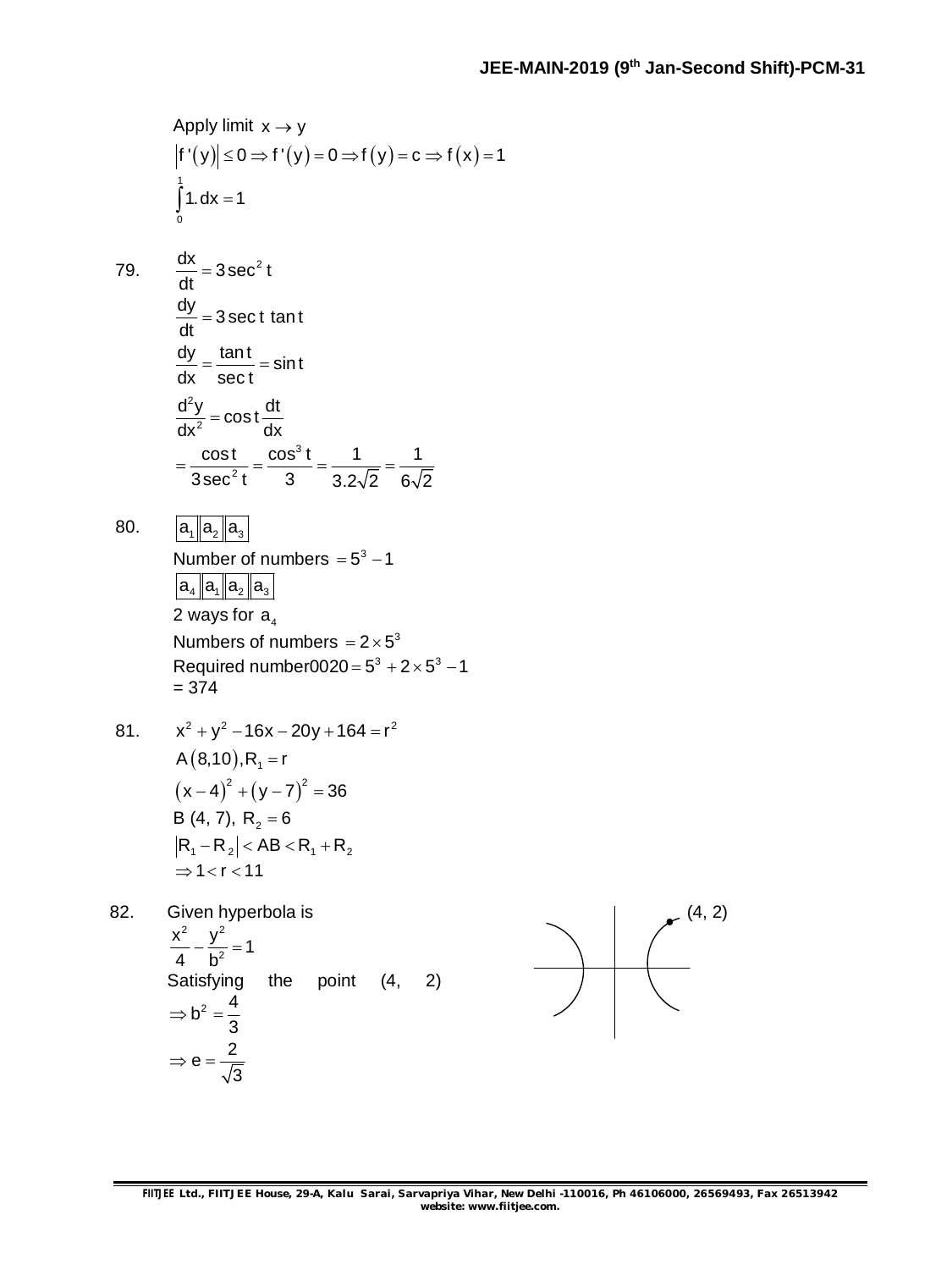#### **JEE-MAIN-2019 (9th Jan-Second Shift)-PCM-32**

83. For maximum area, tangent at the point c must be parallel to chord BC.

$$
\therefore t = \frac{1}{2}
$$



84. Equation of AB is  $3x - 2y + 6 = 0$ Equation of AC is  $4x + 5y - 20 = 0$ . Equation of BE is  $2x + 3y - 5 = 0$ Equation of CF is  $5x - 4y - 1 = 0$  $\Rightarrow$  Equation of BC is  $26x - 122y = 1675$ 



1 /  $\qquad \qquad$   $\qquad \qquad$   $\qquad$   $\qquad$   $\qquad$   $\qquad$   $\qquad$   $\qquad$   $\qquad$   $\qquad$   $\qquad$   $\qquad$   $\qquad$   $\qquad$   $\qquad$   $\qquad$   $\qquad$   $\qquad$   $\qquad$   $\qquad$   $\qquad$   $\qquad$   $\qquad$   $\qquad$   $\qquad$   $\qquad$   $\qquad$   $\qquad$   $\qquad$   $\qquad$   $\qquad$   $\qquad$   $\qquad$   $\qquad$   $\qquad$   $\q$ 

 $E_1$   $($   $-2)$   $($   $E_1$ 

85.  $E_1$ : Event of drawing a Red ball and placing a green ball in the bag  $E_2$ : Event of drawing a green ball and placing a red ball in the bag

E : Event of drawing a red ball in second draw  $P(E)$  =  $P(E_1) \times P$   $\frac{1}{n}$  +  $P(E_2)$  $P(E) = P(E_1) \times P\left(\frac{E}{E}\right) + P(E_2) \times P\left(\frac{E}{E}\right)$  $= P(E_1) \times P\left(\frac{E}{E_1}\right) + P(E_2) \times P\left(\frac{E}{E_2}\right)$ 

$$
=\frac{5}{7}\times\frac{4}{7}+\frac{2}{7}\times\frac{6}{7}=\frac{32}{49}
$$

86. Line  $x = ay + b$ ,  $z = cy + d$ x b y z d a 1 c  $\Rightarrow \frac{x-b}{1} = \frac{y}{1} = \frac{z-a}{1}$ Line  $x = a'z + b'$ ,  $y = c'z + d'$ x b' y d' z a' c ' 1  $\Rightarrow \frac{x-b'}{a} = \frac{y-d'}{b} = \frac{z}{c}$ Given both the lines are perpendicular  $\Rightarrow$  aa' + c ' + c = 0 87. Projection of b  $\overline{\phantom{a}}$ on  $\vec{a} = \frac{\vec{a} \cdot \vec{b}}{a} = |\vec{a}|$ a  $=\frac{0.0}{1.7}$  = |  $\overrightarrow{a}$   $\overrightarrow{b}$   $\overrightarrow{b}$  $\frac{1}{x}$  $\Rightarrow$  b<sub>1</sub> + b<sub>2</sub> = 2 …………...(1) and  $(a + b) \perp c \Rightarrow (a + b).c = 0$  $\rightarrow$   $\rightarrow$   $\rightarrow$   $\rightarrow$   $\rightarrow$   $\rightarrow$  $\Rightarrow$  5b<sub>1</sub> + b<sub>2</sub> = -10 …………(2) from (1) and (2)  $\Rightarrow$   $b_1 = -3$  and  $b_2 = 5$ then  $|\dot{b}| = \sqrt{b_1^2 + b_2^2 + 2} = 6$  $\overline{\phantom{a}}$